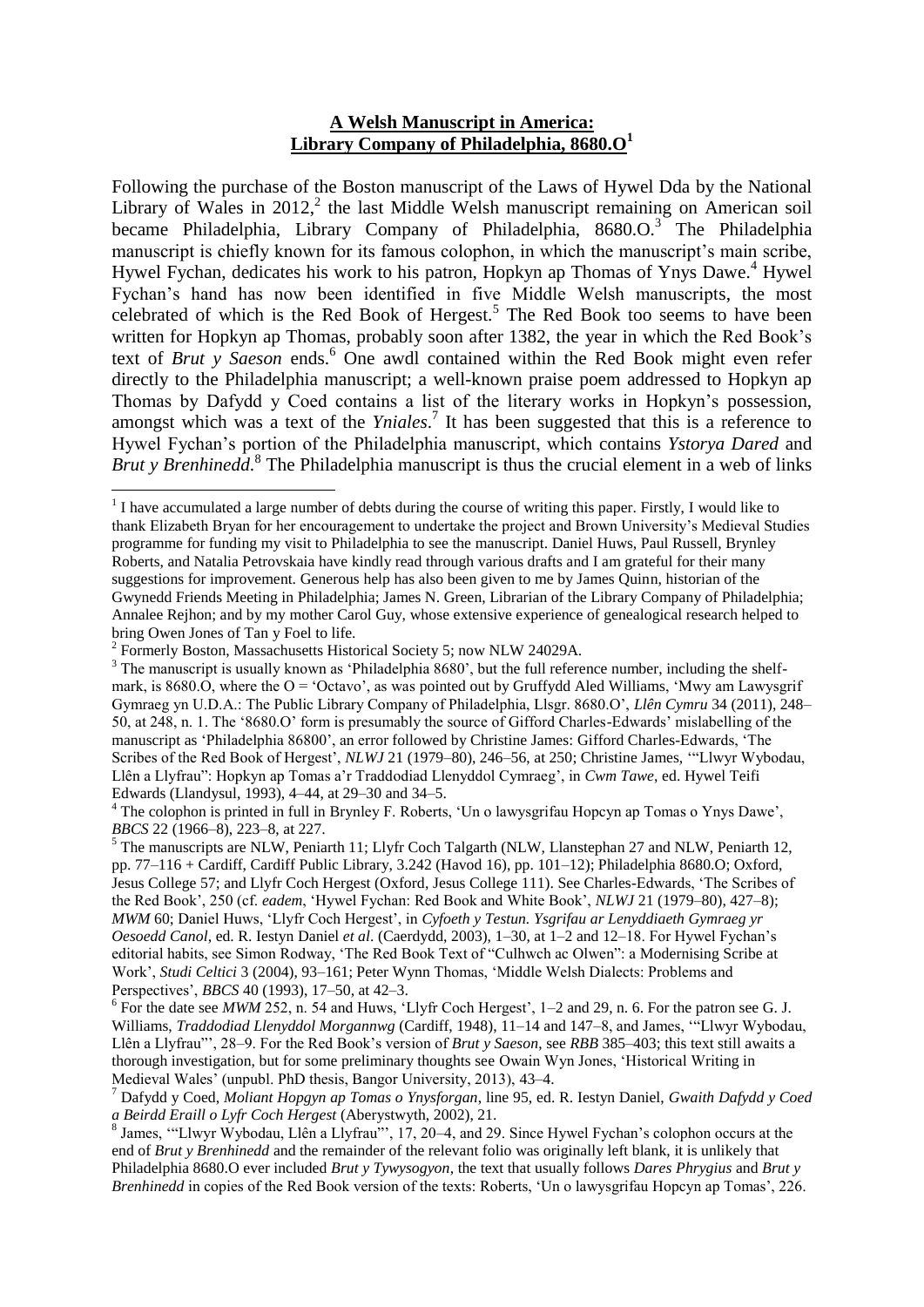that allows us to identify one of the most important and prolific Welsh scribes of the late fourteenth century.

The importance of the Philadelphia manuscript in this respect was first brought to the attention of Welsh scholars by Brynley Roberts in the 1960s.<sup>9</sup> Roberts was unable to view the manuscript directly, and was compelled to rely upon a microfilm produced by the Historical Society of Pennsylvania, now housed in the National Library of Wales.<sup>10</sup> Roberts complained about the difficulties of using the microfilm, commenting that 'y mae'n bosibl y gellid darllen llawer mwy o nodiadau ymyl y ddalen ac archwilio cyfansoddiad y llawysgrif pe ceid ei gweld hi, yn hytrach na gweithio o'r ffilm'. <sup>11</sup> Similarly, the online edition of the manuscript, produced by the *Welsh Prose (Rhyddiaith Gymraeg) 1300–1425* project, was obliged to rely on the microfilm, necessitating the caveat that 'information on the scribal hands, foliation, accompanying materials, colour scheme and ornamentation should be treated as provisional'.<sup>12</sup> The caveat is borne out by the transcription; significant portions of the text were not legible to the editors, including the fascinating Middle Welsh calendar. Below I therefore offer my own palaeographical and codicological observations on the manuscript in light of a first-hand examination and then attempt to outline what can be known of the manuscript's history, suggesting in particular the time at which it travelled to America.

#### *Contents*

1. ff. 1r–2v bydant vy6 namyn vij mlyned ereill yssyd yno … a chaer *con*stranti†\*†obyl<sup>13</sup> [*sic*] a 6naeth *con*stantin*us*.

> *Delw y Byd* (two fragments: f. 1: 12.6–13.25; f. 2: 19.11–26.2),<sup>14</sup> ed. Henry Lewis and Pól Diverres, *Delw y Byd (Imago Mundi)* (Caerdydd, 1928), 88– 94.<sup>15</sup>

9 Roberts, 'Un o lawysgrifau Hopcyn ap Tomas'; cf. *MWM* 80.

The exclusion of *Brut y Tywysogyon* was probably a conscious choice, since Philadelphia 8680.O's texts of *Dares Phrygius* and *Brut y Brenhinedd* seem to derive from the same archetype as those in NLW, Peniarth 18 and the Red Book of Hergest, which also contain, alongside *Dares Phrygius* and *Brut y Brenhinedd*, Red Book versions of *Brut y Tywysogyon*: Jones, 'Historical Writing', 52. For the Red Book version of this group of texts, see Brynley F. Roberts, 'The Red Book of Hergest Version of *Brut y Brenhinedd*', *Studia Celtica* 12/13 (1977/78), 147–86; Jones, 'Historical Writing', 51–7.

<sup>&</sup>lt;sup>10</sup> NLW Microfilm 287.

 $11$  'it is possible that one could read many more of the marginal notes and examine the construction of the manuscript if one could see it, instead of working from the film': Roberts, 'Un o lawysgrifau Hopcyn ap Tomas', 225, n. 1.

<sup>&</sup>lt;sup>12</sup> Philadelphia 8680: An Electronic Edition, ed. Peter Wynn Thomas, D. Mark Smith, and Diana Luft, TEI Header,<http://www.rhyddiaithganoloesol.caerdydd.ac.uk/en/tei-header.php?ms=Phil8680>(viewed 4<sup>th</sup> May 2013). The TEI header is incorrect to state that the manuscript is deposited with the Free Library of Philadelphia, as has been noted by Natalia I. Petrovskaia, '*Delw y Byd*: la traduction médiévale en gallois d'une encyclopédie latine et la creation d'un traité géographique', *Études Celtiques* 39 (2013), 257–77, at 260, n. 16.  $^{13}$  I enclose within daggers ( $\uparrow\uparrow$ ) any letters that are particularly difficult to read. This letter was presumably an *n*, but it is now mostly worn away. Expansions are in italics.

<sup>&</sup>lt;sup>14</sup> The text missing between the extant two folios would appear to have occupied one other bifolium, which would originally have been slotted inside the extant bifolium. The text on the extant bifolium amounts to approximately 70 lines of text in the edition of Lewis and Diverres, and by the same reckoning there are 71 lines missing between the two folios. Note that Roberts accidentally prints '14.26' for '26.2' for the upper limit of the extant portion of text: Roberts, 'Un o lawysgrifau Hopcyn ap Tomas', 225.

<sup>&</sup>lt;sup>15</sup> *Delw y Byd* is a thirteenth-century translation of the twelfth-century text *Imago Mundi*, written by Honorius Augustodunensis: Petrovskaia, '*Delw y Byd*', 259–60. The two fragments of *Delw y Byd* in Philadelphia 8680.O are closely related to version B of the edition of Lewis and Diverres: Roberts, 'Un o lawysgrifau Hopcyn ap Tomas', 225 (confirmed by Natalia Petrovskaia, pers. comm.). Version B of *Delw y Byd* in the edition comprises the text of the White Book of Rhydderch (NLW, Peniarth 5, ff. 2r–4r) with variants from one of the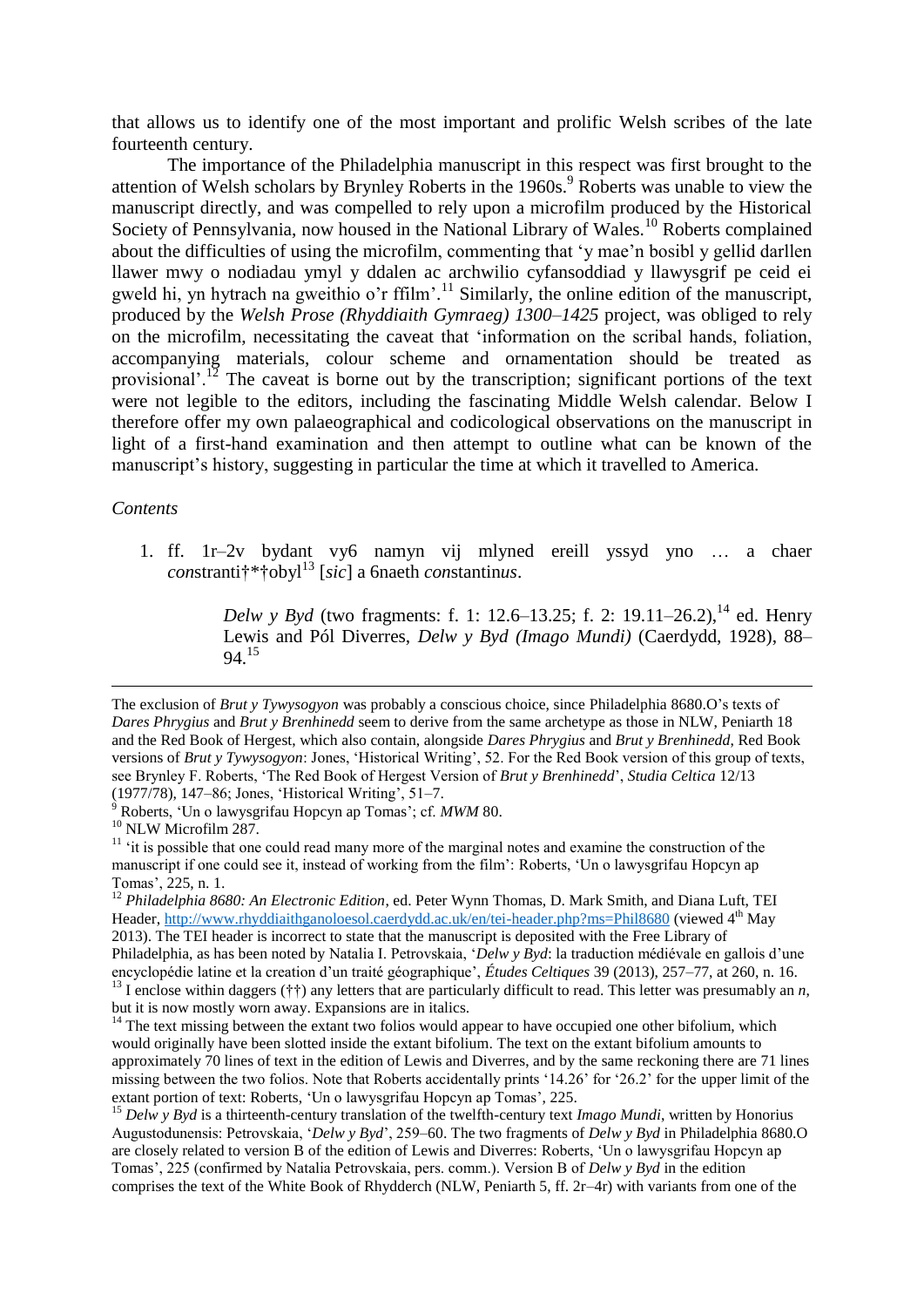2. ff. 3r–4v G6yl phylip a ja†ym† … G6yl siluester pab.

Calendar (Sarum. Incomplete: May–December extant).<sup>16</sup>

3. ff. 5r–20v A gwedy marw y brenhin telepus a beris … Oddyna y gelwis ef wyr groec.

*Ystorya Dared* (*RBB* 16.34–32.9).<sup>17</sup>

4. ff. 21r–25v yn achelar6y. ac achelar|wy yna or bratheu hynny … ac a | edewis troea ef ae niu*er*.

ff. 30r–30v a diomedes ac aiax. a lotri|cus a llawer o wyr ereill ... pan ueynt h6y ar y s6|per yd erchis p*ri*af y am.

*Ystorya Dared* (Red Book of Hergest version. Ff. 21r–25v: *RBB* 31.33–39.3 (excl. 34.22–35.31); ff. 30r–30v: *RBB* 34.22–35.31).<sup>18</sup>

5. ff. 25v–68v (excl. 30r–30v) Brytaen oreu | or ynyssed yr | honn … y prydereis | ynneu y ymchoelut ef | yn lladin.

> *Brut y Brenhinedd* (Red Book of Hergest version. Ff. 25v–32v, excl. 30r–30v: *RBB* 40.1–48.25; ff. 33r–68r: *RBB* 194.33–256.11).<sup>19</sup>

6. ff. 69r–70r Ac yna y daūth kadwaladr vendigaid | vab kadwallawn yn vrenhin … pann vynno dūw y wared oi †\*\*wr† | garedd.

*Brut y Brenhinedd* (summary).

# *Scribes and Texts*

The manuscript as extant is composite. The text on ff. 21r–68v was written *s.* xiv/xv in gothic textualis by Hywel Fychan, who identifies himself in a colophon at ff. 68rb21–68va10 (see plate 4).<sup>20</sup> Hywel Fychan's folios contain *Ystorya Dared* and *Brut y Brenhinedd*, the Welsh translations of *Dares Phrygius* and Geoffrey of Monmouth's *De gestis Britonum* (i.e.

two versions of *Delw y Byd* copied into the Red Book of Hergest (Oxford, Jesus College 111, cols. 502–16). The work of Petrovskaia supports this pairing: she argues that *Imago Mundi* was translated into Welsh twice and that one of these translations (her recension B) is witnessed by the White Book and the Red Book cols. 502–16: Petrovskaia, '*Delw y Byd*', 271.

<sup>&</sup>lt;sup>16</sup> For a list of Welsh calendars, see *LBS* I, 66–9, to which should be added the calendar in Philadelphia 8680.O and the sixteenth-century Llanbadarn Fawr Calendar: Silas M. Harris, 'A Llanbadarn Fawr Calendar', *Ceredigion: Journal of the Cardiganshire Antiquarian Society* 2 (1952), 18–26.

 $17$  See B. G. Owens, 'Y Fersiynau Cymraeg o Dares Phrygius (Ystorya Dared)' (unpubl. MA thesis, University of Wales, Aberystwyth, 1951); Helen Fulton, 'Troy Story: The Medieval Welsh *Ystorya Dared* and the *Brut*  Tradition of British History', in *The Medieval Chronicle VII*, ed. Juliana Dresvina and Nicholas Sparks (Amsterdam/New York, 2011), 137–150. The section numbers refer to the pages and lines of the edition of *RBB*  itself and not to the sections of the Red Book, which are also noted in *RBB*. Roberts prints '32.8' for '32.9': Roberts, 'Un o lawysgrifau Hopcyn ap Tomas', 225.

<sup>&</sup>lt;sup>18</sup> Roberts. 'The Red Book of Hergest Version', 177–8.

<sup>19</sup> Roberts, 'Un o lawysgrifau Hopcyn ap Tomas', 225–6; *idem*, 'The Red Book of Hergest Version', 177–8. See *idem*, *Brut y Brenhinedd. Llanstephan MS. 1 Version* (Dublin, 1971), xxviii–xxxi.

<sup>&</sup>lt;sup>20</sup> *MWM* 79–83; Charles-Edwards, 'The Scribes of the Red Book', 250.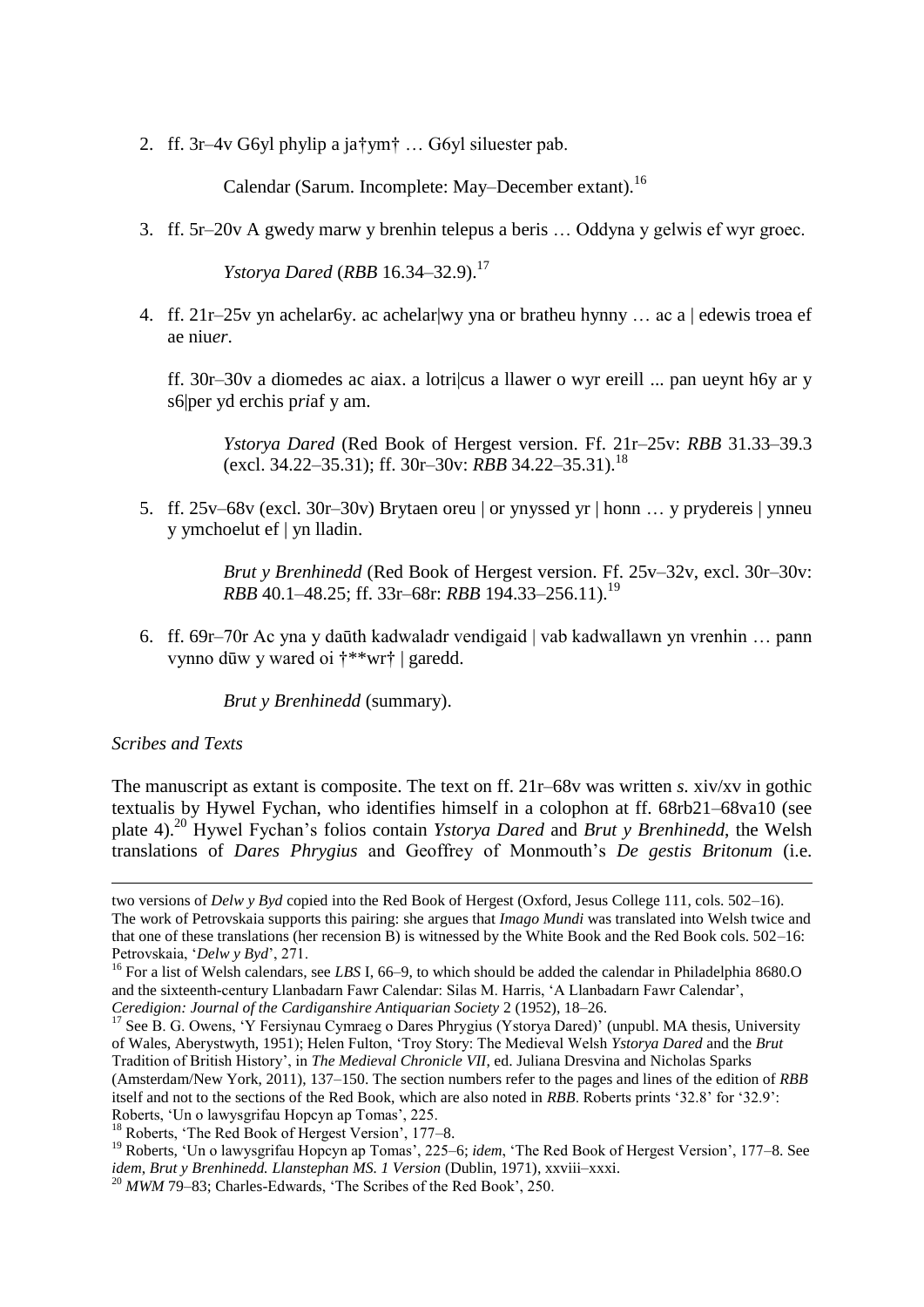*Historia regum Britannia*) respectively, but the text of each is incomplete and a number of folios are missing.<sup>21</sup> The first two quires of Hywel Fychan's original manuscript, which would have contained at least the opening portion of *Ystorya Dared*, must have been either damaged or missing by the second half of the sixteenth century, when somebody, called here scribe E, undertook to restore much of the beginning of the *Ystorya Dared* by adding sixteen folios of text to what remained of Hywel Fychan's copy. It is likely that the original first two quires had been damaged as a result of the manuscript having been stored face down, and that scribe E copied the beginning of *Ystorya Dared* from the damaged remains of the original second quire.<sup>22</sup> As is explained below, the first extant quire written in the hand of Hywel Fychan comprises ff. 21–32 of the present arrangement, and it may be observed in the list of contents given above that these folios contain text equivalent to *RBB* 31.33–48.25, i.e. almost seventeen pages of the printed edition. The sixteen replacement folios written by scribe E comprise *RBB* 16.34–32.9, which similarly equates to around fifteen pages of the printed edition. Scribe E presumably copied his text from the original quire that had once immediately preceded the quire now forming ff. 21–32. But since scribe E begins his text at *RBB* 16.34, it is probable that there once existed another quire before the one that he copied, which would have again contained the text of around seventeen pages of the printed edition. It is therefore likely that the quire copied by scribe E was in fact the second quire of the original manuscript. The original first quire must have been either missing or illegible by the second half of the sixteenth century.

Scribe E's text is written on ff.  $5r-20v$  in a hand of *s*.  $xvi^2$  that employs mainly gothic letters, but which shows the occasional influence of secretary script through its looped ascenders for **l** and **b** and through its secretary **w**. <sup>23</sup> This text ends half way down f. 20v with a mark at the equivalent of *RBB* 32.8 (see plate 3). The same mark is placed in the corresponding position in Hywel Fychan's text, which begins on the opposite folio (f. 21r) with the text at end of the previous section, *RBB* 31.33. The hand of scribe E appears to be identical to that of ff. 69r–70v, the last two folios of the manuscript, which append to Hywel Fychan's copy of *Brut y Brenhinedd* an abbreviated version of the ending of the same text (see plate 5).<sup>24</sup> In order for the extra folios written by scribe E to have been added, the manuscript must have been rebound, and so it may have been during this rebinding that the four folios now positioned at the beginning of the volume (evidently taken from one or two separate manuscripts) were inserted. The parchment of these four folios is particularly tough and they were probably intended as a protective cover for the new first quire.<sup>25</sup> The first two folios were certainly a part of the volume by the seventeenth century, when a cursive hand

<sup>&</sup>lt;sup>21</sup> See the summary of the contents of the manuscript at [http://www.rhyddiaithganoloesol.caerdydd.ac.uk/en/tei](http://www.rhyddiaithganoloesol.caerdydd.ac.uk/en/tei-header.php?ms=Phil8680)[header.php?ms=Phil8680](http://www.rhyddiaithganoloesol.caerdydd.ac.uk/en/tei-header.php?ms=Phil8680) (viewed 3<sup>rd</sup> May 2013). Geoffrey of Monmouth's work is usually referred to as *Historia regum Britanniae*, but Michael Reeve has now shown that Geoffrey himself called his work *De gestis Britonum*: Michael D. Reeve and Neil Wright, *Geoffrey of Monmouth, the History of the Kings of Britain: an Edition and Translation of De gestis Britonum [Historia Regum Britanniae]* (Woodbridge, 2007), lix.

 $^{22}$  A directly analogous situation is presented by the Book of Llandaf. During the second re-binding of the manuscript in the fifteenth or sixteenth century, the original first quire, which must have been damaged or missing, was replaced, and four leaves were added to the front of the new quire for protection. During the medieval period, the extant gilt-bronze statuette of Christ in Majesty (or else its forerunner) would have been mounted on the back cover, so the book must have been kept face down. *MWM* 131 and 147; cf. E. D. Jones, 'The Book of Llandaff', *NLWJ* 4 (1945–6), 123–57, at 127.

<sup>&</sup>lt;sup>23</sup> This hand is very close to that which wrote the medical texts in London, British Library, Add. 14913, ff. 68– 103, and which appears again in a stray bifolium in NLW, Llanstephen 38, pp. 187–90, and in NLW, Llanstephen 171. A comparable, though more angular, hand is that of Huw Llŷn, who wrote the fragmentary bardic grammar on ff. 6–10v of Add. 14913 and who died *c.* 1600. I am indebted to Daniel Huws for this information and for the dating of the hand.

<sup>24</sup> Roberts, 'Un o lawysgrifau Hopcyn ap Tomas', 226.

<sup>&</sup>lt;sup>25</sup> Again, the Book of Llandaf provides an instructive analogy: see above, n. 22.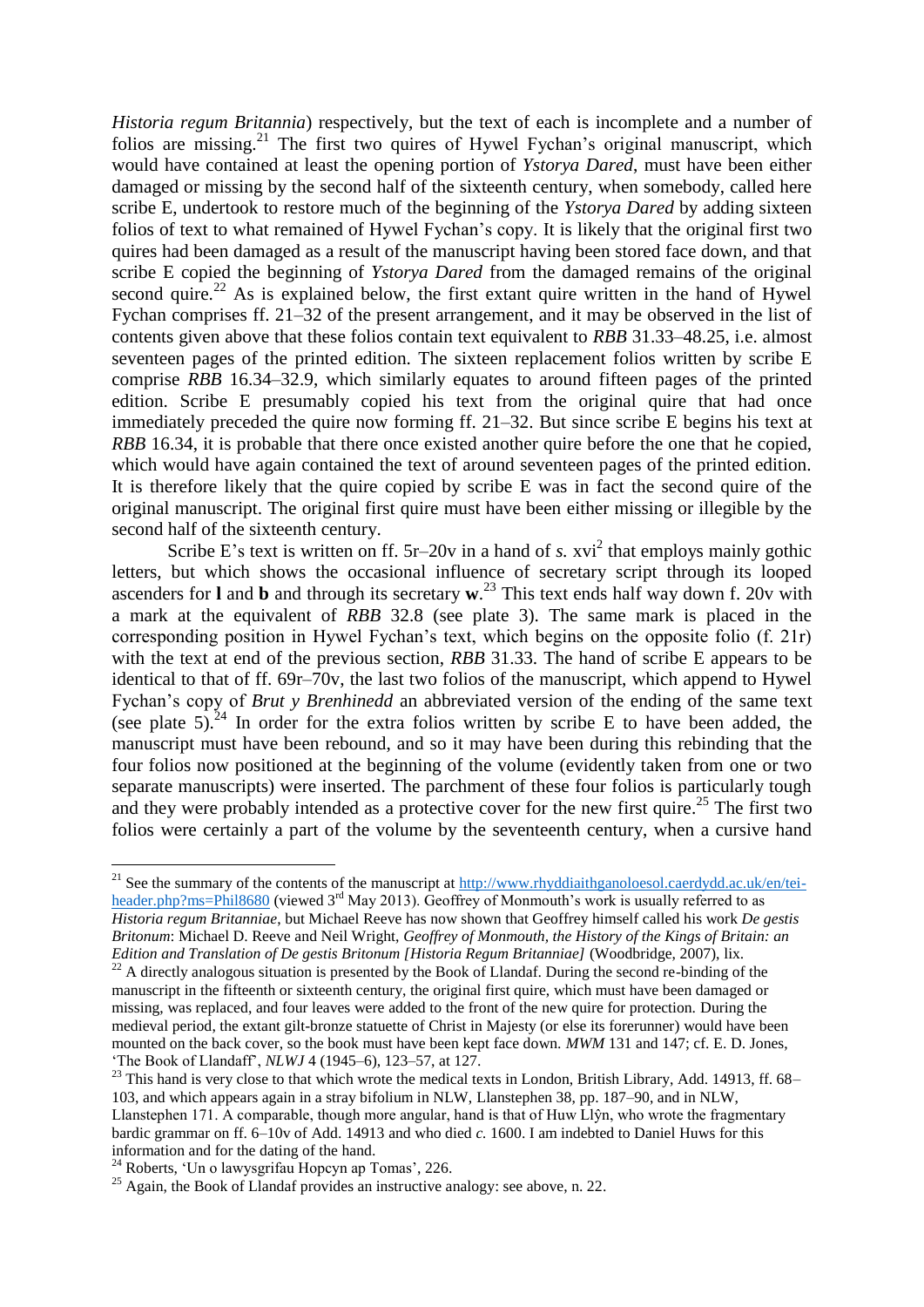copied into the upper margin of f. 1r the first line of a verse that appears at the end of the volume on f. 70v (see plate 1). The latter was written by a hand resembling that of a fifteenthcentury scribe, but, considering that it occurs on one of the folios of scribe E, who is unlikely to predate the mid-sixteenth century, it must have been written by a deliberately archaising scribe. The first two of the opening four folios (ff. 1–2) each contain a fragment of *Delw y Byd*, the Welsh translation of *Imago Mundi*, and the second two folios (ff. 3–4) contain part of a calendar. I designate the scribe of the first two folios scribe B and the main scribe of the second two folios scribe C. Both scribes were probably active in *s.* xiv/xv, around the same time that Hywel Fychan was writing.<sup>26</sup> Scribes B and C used gothic textualis. In the spaces between the original entries in scribe C's calendar a number of additions were later made by an annotator [= scribe D] writing a secretary script influenced by Anglicana, probably in *s.*   $xv^2/xvi^1$  (see plate 2). Since many of the notes provide astronomical and astrological observations for particular points in the year, the annotations were probably made when the calendar was complete and more amenable to active use, and thus before the two surviving folios were added to the present manuscript.<sup>27</sup> This deduction is supported by one of scribe D's additions. Scribe D wrote *thomas verthyr*, 'Thomas the Martyr', against the calendar entry equivalent to  $7<sup>th</sup>$  July, which was the date of the translation of Thomas Becket.<sup>28</sup> This presumably indicates that scribe D was working before the destruction of Becket's shrine in 1538, and thus before the floruit of scribe E, working sometime in the second half of the sixteenth century, whose activity should probably be associated with the insertion of the first four folios of the present arrangement into the manuscript. $^{29}$ 

| <b>Folios</b> | <b>Texts</b>         | <b>Scribe</b> | <b>Script</b>    | Date                |
|---------------|----------------------|---------------|------------------|---------------------|
| $1r-2v$       | Delw y Byd           | B             | Gothic textualis | s. xiv/xv           |
| $3r-4v$       | Calendar             |               | Gothic textualis | s. xiv/xy           |
|               |                      | D (Annotator) | Secretary        | s. $xv^2/xyi^1$     |
| $5r-20v$      | <i>Ystorya Dared</i> | E             | Gothic inf. by   | s. xvi <sup>2</sup> |
|               |                      |               | secretary        |                     |

The breakdown of the main scribes is therefore as follows:

<sup>&</sup>lt;sup>26</sup> The hand of scribe B shares a number of the palaeographical traits of Hywel Fychan: both use a twocompartment **a**; both use the 2-shaped **r** after **h**, **v**, incurling **v** [**6**], and **y**; both display the biting of bows after **d** and **b**; both use a **t** with a prominent shaft rising above the cross stroke; and both use the **ll** ligature for /ɬ/. So far as can be discerned, scribe C displays similar traits, though analysis is hampered by the limited number of words extant in his hand. Unlike Hywel Fychan, scribe B does not employ *w*, though scribe C does. These features are consistent with those of scribes writing in the second half of the fourteenth century, or a little later. See *MWM*  233.

 $27$  The notes are of a common kind and might have been copied from another calendar. Some of the more legible notes include the following: 8<sup>th</sup> May: *lloer vai a enir yr a6r cyntaf or dydd*, 'the May moon is born on the first hour of the day' (f. 3ra9–10); 13<sup>th</sup> June: *lloer vehevin a enir y drytedd awr or dydd*, 'the June moon is born on the third hour of the day' (f. 3rb14–15);  $12^{th}$  July: *xvi a6r yn y dydd viij yn y nos llew*, '16 hours in the day 8 in the night of the lion' (f. 3va13–15); 18<sup>th</sup> July: *yr hayl yn y llew*, 'the sun in the lion' (f. 3va19); 18<sup>th</sup> August: *yr haul yn y vor6yn*, 'the sun in the maiden' (f. 3vb19–20); 13<sup>th</sup> October: *lloer hydref a enir rwnc nawn a phryd Gosper*, 'the October moon is born between noon and evening time' (f. 4rb14–16); 7<sup>th</sup> November: *viij yn y dyd †xvi† yn y nos ar lloer a enyn a†r b†ryd gosber*, '8 in the day [16] in the night and the moon is born [in] the evening' (f. 4va8–11). Scribe C has mislabelled the column for November *mis racuyr*, 'December' and the column for December *mis tachwed*, 'November'.

<sup>28</sup> 7th July: *thomas verthyr* (f. 3vb8). David Farmer, *The Oxford Dictionary of* Saints, 5th ed. (Oxford, 2003), 505–6; Donald Attwater, *A New Dictionary of Saints*, ed. and rev. John Cumming (Tunbridge Wells, 1993), 307–8; John J. Delaney, *Dictionary of Saints* (Tadworth, 1982), 553.

<sup>&</sup>lt;sup>29</sup> Frank Barlow, 'Becket, Thomas (1120?–1170)', *DNB* [http://www.oxforddnb.com/view/article/27201, viewed 3<sup>rd</sup> March 2014].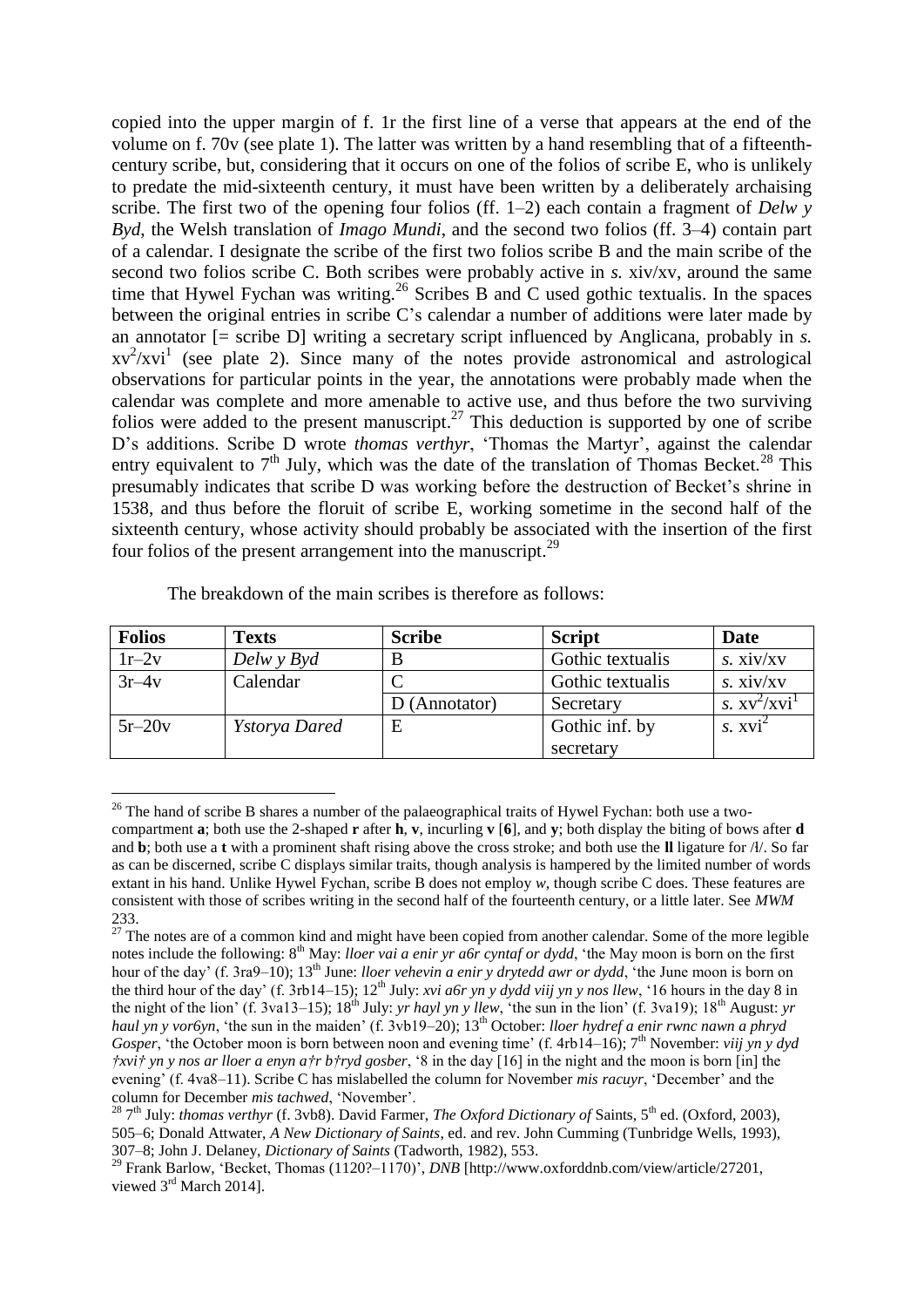| $21r - 25v$ a9 | <i>Ystorya Dared</i>            | A (Hywel Fychan) Gothic textualis |                  | s. xiv/xy  |
|----------------|---------------------------------|-----------------------------------|------------------|------------|
| 25va10-68v     | <b>Brut</b> y <b>Brenhinedd</b> | A (Hywel Fychan)                  | Gothic textualis | s. xiv/xy  |
| $69r - 70v$    | <b>Brut</b> y <b>Brenhinedd</b> | ιE                                | Gothic inf. by   | $s. xvi^2$ |
|                |                                 |                                   | secretary        |            |

# *Physical Production*

The manuscript is written on parchment with wove paper flyleaves of *s*. xix: ff. ii  $+70 +$  ii. Folio numbers have been written in pencil on the top-right corners of the rectos of each folio. This was done at the request of the Librarian of the Library Company of Philadelphia by Annalee Rejhon during her inspection of the manuscript in  $2001$ .<sup>30</sup> The manuscript was rebound by the Library Company in the first half of the nineteenth century, probably when the manuscript was accessioned. The Library Company's accession record for the manuscript is not precisely dated, but, considering the publication dates of the new printed books accessioned by the Library Company at the same time, it would seem to be dateable to 1832.<sup>31</sup>

Pricking and ruling differs for each scribe:

| <b>Scribe</b> | <b>Pricking</b> | <b>Ruling</b> |                |                                      |
|---------------|-----------------|---------------|----------------|--------------------------------------|
|               |                 | <b>Medium</b> | <b>Columns</b> | <b>Ruled lines</b>                   |
| $B$ (ff. 1–2) | Not visible     | Pencil        |                | 24 horizontal lines bounded by 2     |
|               |                 |               |                | vertical lines                       |
| $C$ (ff. 3–4) | Not visible     | Pencil        | $\overline{2}$ | 7 vertical lines dividing the        |
|               |                 |               |                | columns of the calendar and 34       |
|               |                 |               |                | horizontal lines bounded by the      |
|               |                 |               |                | outer vertical lines                 |
| E             | Visible in      | Drypoint      | 1              | 2 vertical lines and 23/24           |
|               | outer           |               |                | horizontal lines running to the      |
|               | margins         |               |                | edges of the leaves.                 |
| Hywel         | Not visible     | Pencil        | $\overline{2}$ | 2 columns bounded by 4 vertical      |
| Fychan        |                 |               |                | lines. 26–28 horizontal lines within |
|               |                 |               |                | writing space, most bounded by the   |
|               |                 |               |                | outermost vertical lines but with    |
|               |                 |               |                | the top and bottom two running to    |
|               |                 |               |                | the edges of the leaves. Pairs of    |
|               |                 |               |                | closely spaced horizontal lines in   |
|               |                 |               |                | the lower margins and closely        |
|               |                 |               |                | spaced vertical lines in the outer   |
|               |                 |               |                | margins.                             |

The sizes of the leaves vary a fair amount; this is the product of parts of different manuscripts having been combined together and trimmed imperfectly. Roughly speaking, the sizes of the leaves and of the writing spaces (height  $\times$  width in millimetres), along with the numbers of lines of writing per page, are as follows:

<sup>&</sup>lt;sup>30</sup> Consequently, the folio numbers do not appear on the microfilm held in the National Library of Wales.

<sup>&</sup>lt;sup>31</sup> I owe this information to James N. Green, Librarian of the Library Company of Philadelphia. Unfortunately, no information has been preserved about the state of the former binding.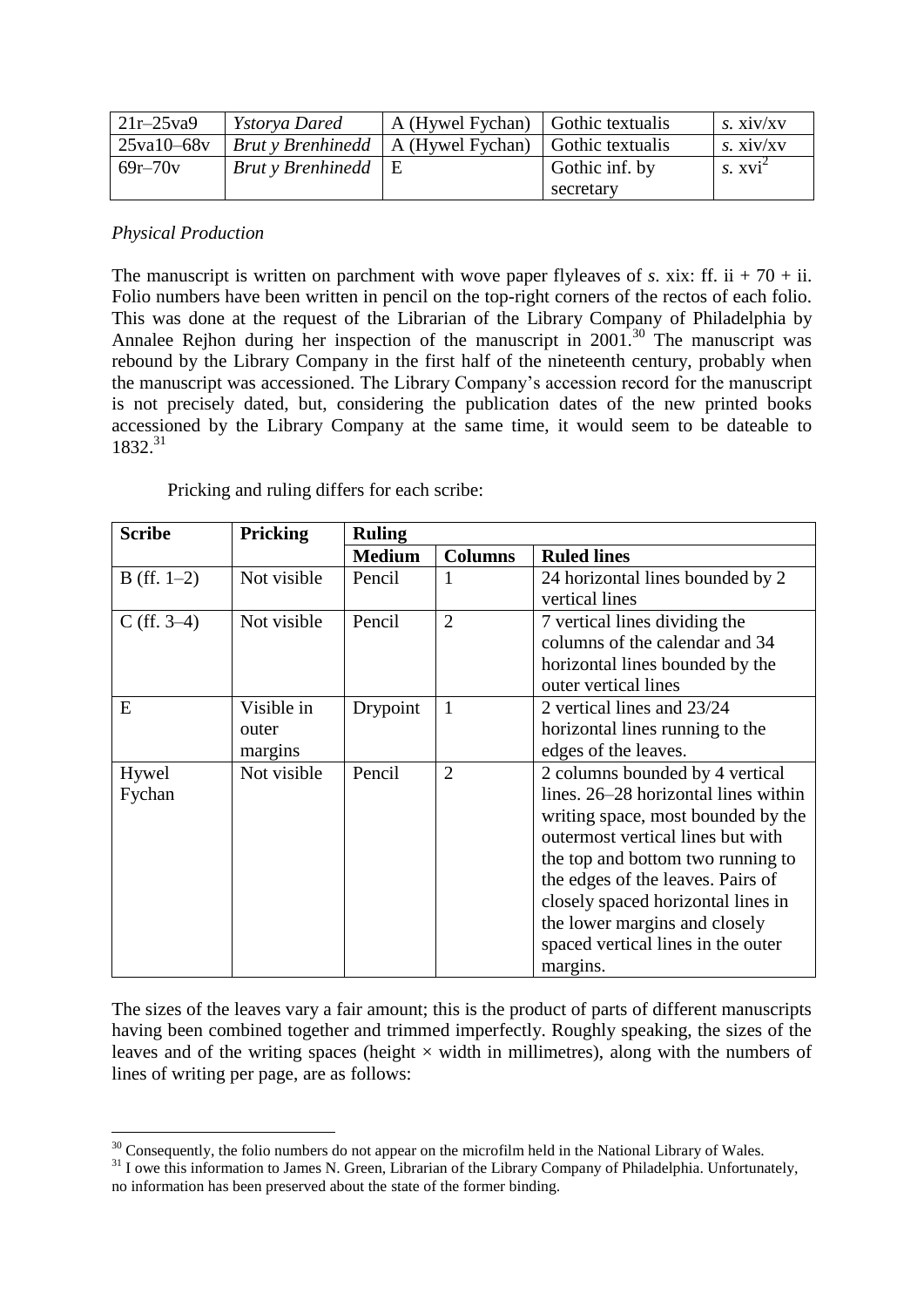| <b>Folios</b> | <b>Scribe</b>       | <b>Leaf Size</b> | <b>Writing Space</b> | No. of lines per page |
|---------------|---------------------|------------------|----------------------|-----------------------|
| $1 - 2$       | B                   | $208 \times 140$ | $165 \times 111$     | 22/23                 |
| $3 - 4$       | $\mathcal{C}$       | $208 \times 140$ | $165 \times 111$     | 31/32                 |
| $5 - 20$      | Е                   | $219 \times 138$ | $159 \times 102$     | 23/24                 |
| $21 - 32$     | <b>Hywel Fychan</b> | $225 \times 144$ | $170 \times 115$     | 25                    |
| $33 - 55$     | Hywel Fychan        | $225 \times 144$ | $170 \times 115$     | 26                    |
| $56 - 68$     | <b>Hywel Fychan</b> | $225 \times 144$ | $170 \times 115$     | 27                    |
| $69 - 70$     | E                   | $200 \times 130$ | $147 \times 108$     | 21/22                 |

The four folios of scribes B and C consist of two separate, adjacent bifolia. That they were added to Philadelphia 8680.O from the same manuscript is suggested by their identical leaf sizes and writing spaces, as shown in the table above. Ff. 5–20 of scribe E comprise a single quire of sixteen leaves, the central folios being ff. 12 and 13. Scribe E's second addition (ff. 69–70) forms a single bifolium. The quiring of the remains of Hywel Fychan's original manuscript is difficult to establish because of both loss of quires and misplacement of folios within the current arrangement. A hint is provided by the number of lines ruled for each page. Hywel Fychan increased the number of written lines per page incrementally as he copied, presumably in order to ensure that he could fit the entire text onto the desired number of quires. The increments correspond with catchwords in the lower margins of ff. 32v (*nos*) and 55v (*kanys*), and therefore also with particular quires. The relationships between the bifolia of the first of Hywel Fychan's quires, quire 4 of the present arrangement, is relatively straightforward to establish because the connections between the pairs of leaves of many of the bifolia are still visible. Quire 4 comprises six bifolia, presently arranged as follows:



**Figure 1: The present arrangement of quire 4** 

The original central bifolium consisted of the present ff. 25 and 26, between which the original threads of the binding are still visible. The bifolium now forming ff. 30 and 31 has been misplaced, as indicated by textual discontinuity. This bifolium should be positioned as the third to outermost bifolium, meaning that f. 30 should be placed between ff. 22 and 23 and f. 31 should be placed between ff. 28 and 29 (see fig. 2). After this bifolium fell out, it was evidently slotted into the gathering between the final two leaves, now ff. 29 and 32.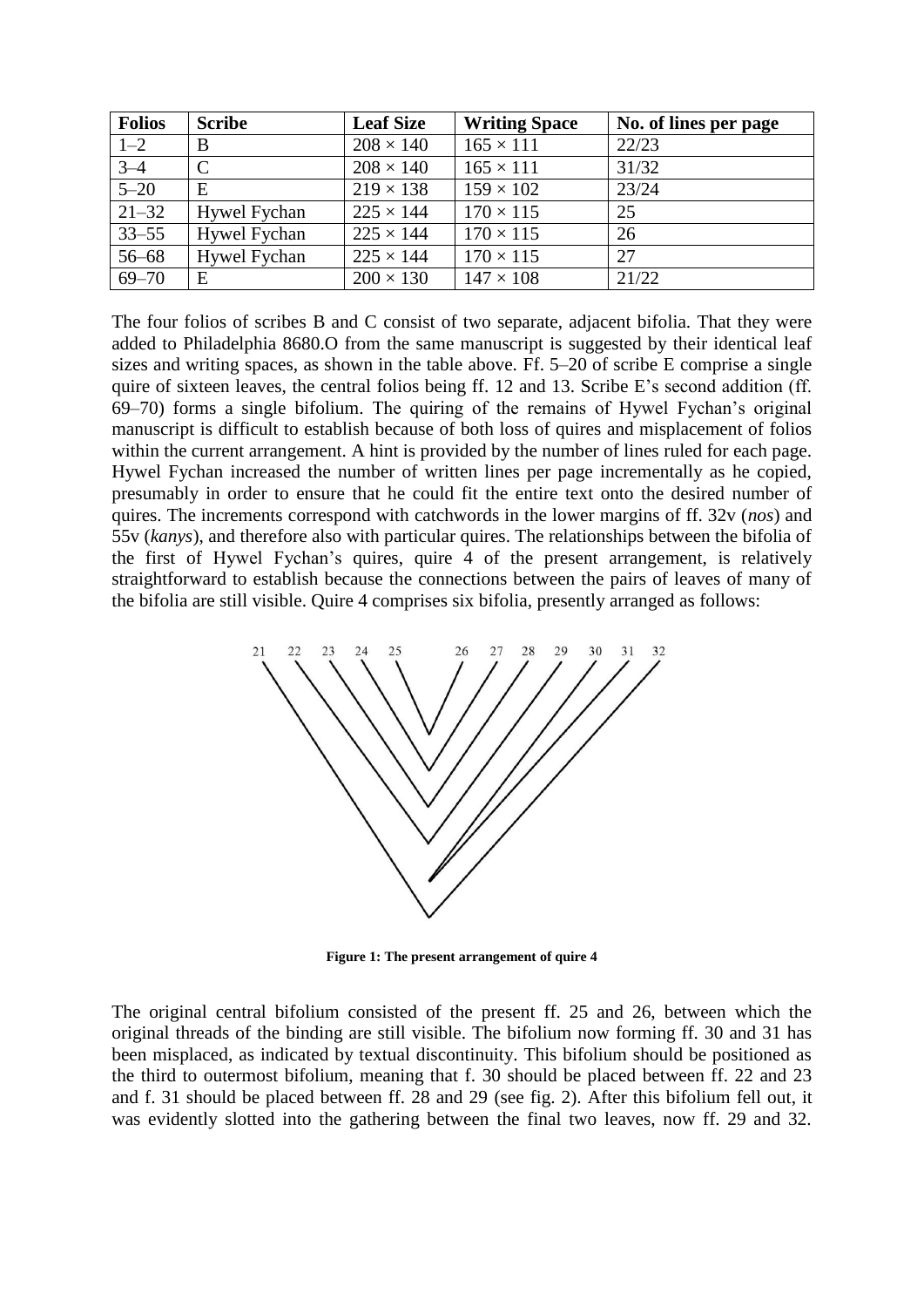Several quires are missing between this quire and the following one, as is implied by the lack of concordance between the catchword *nos* on f. 32v and the first word of f. 33r.<sup>32</sup>



**Figure 2: The original arrangement of quire 4, with present folio numbers for reference** 

The fifth and sixth quires, each with 26 lines per page, would appear, like the fourth quire, to have been originally formed from six bifolia. The central bifolia of these two quires were certainly ff. 38–9 and ff. 49–50, and many of the connections between the leaves immediately surrounding these two central bifolia are still visible. Given that one folio is missing between ff. 43 and 44, as shown by textual discontinuity, there are precisely the right number of leaves remaining to allow for two quires of six bifolia, the second of which ends at f. 55v with the catchword *kanys*. This catchword matches the first word of f. 56r, the first leaf of the seventh quire. Quire 7 appears to consist again of six bifolia, encompassing ff. 56–67, centred on ff. 61 and 62, between which the original threads are still visible. The remains of a mostly illegible catchword at the bottom of f. 67v indicate that the following quire did not begin with f. 68, meaning that an unknown number of folios must have been lost from the beginning of the following quire.<sup>33</sup> F. 68 now stands alone; all that can be said is that it was probably the final leaf of the original manuscript, since it contains the final portion of *Brut y Brenhinedd*  followed by Hywel Fychan's colophon.

| <b>Ouire</b> | <b>Foliation</b> | <b>Central</b>  | <b>Catchword</b>    |              | <b>Note</b> |
|--------------|------------------|-----------------|---------------------|--------------|-------------|
|              |                  | <b>Bifolium</b> | <b>End of Quire</b> | Concordance? |             |
|              | $-4$             |                 | N/A                 | N/A          |             |
|              |                  |                 | N/A                 | N/A          |             |

<sup>&</sup>lt;sup>32</sup> The missing text is equivalent to *RBB* 48.25–194.33. If all of this text was included in Hywel Fychan's original manuscript, then a substantial number of quires are now missing. The pages of the present quire 4, ruled for 25 lines, each contain about 23 lines of the text in the printed edition *RBB*. If the missing folios were ruled for the same number of lines, then the missing text would fit almost exactly onto nine quires of six bifolia. If the missing folios were ruled for 26/27 lines per page, as are the folios of the present quires 5–7, then the missing text could fit onto eight quires of six bifolia.

 $33$  It is stated that there are two folios missing between ff. 67 and 68 in the contents table at <http://www.rhyddiaithganoloesol.caerdydd.ac.uk/en/tei-header.php?ms=Phil8680>(viewed 11<sup>th</sup> January 2014). F. 67 finishes at *RBB* 252.10 and f. 68 begins at *RBB* 255.20, meaning that approximately 109 lines of the printed edition are missing. The pages of Hywel Fychan ruled for 27 lines per page contain about 27/28 lines of the edition's text, and so the missing text would probably have fit onto the four sides of two folios.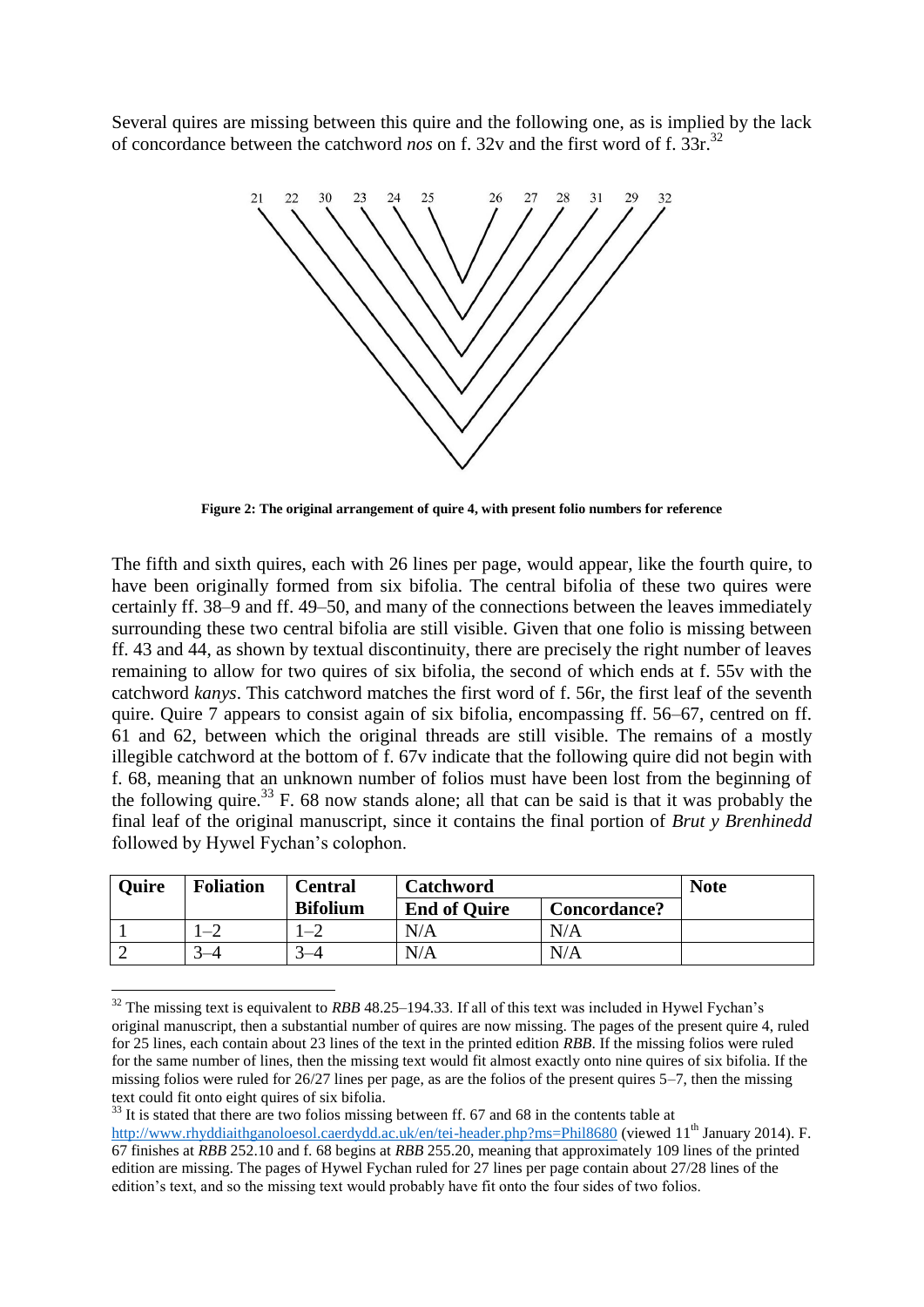| 3              | $5 - 20$  | $12 - 13$ | N/A             | N/A            |                |
|----------------|-----------|-----------|-----------------|----------------|----------------|
| $\overline{4}$ | $21 - 32$ | $25 - 26$ | nos             | N <sub>o</sub> | ff. $30 - 31$  |
|                |           |           |                 |                | displaced      |
| 5              | $33 - 43$ | $38 - 39$ | [folio missing] | N/A            | One folio      |
|                |           |           |                 |                | missing        |
|                |           |           |                 |                | between ff. 43 |
|                |           |           |                 |                | and 44.        |
| 6              | $44 - 55$ | $49 - 50$ | kanys           | Yes            |                |
| 7              | $56 - 67$ | $61 - 62$ | +*****+         | N <sub>o</sub> |                |
| 8              | 68        | N/A       | N/A             | N/A            | Unknown        |
|                |           |           |                 |                | number of      |
|                |           |           |                 |                | folios missing |
|                |           |           |                 |                | before f. 68.  |
| 9              | $69 - 70$ | $69 - 70$ | N/A             | N/A            |                |

Rubrication varies by scribe. Scribe B's text is not rubricated. Scribe C used red for the calendar. Scribe E did not rubricate. Hywel Fychan followed the fashion of the age by using red and blue alternatively for the *litterae notabiliores* at the beginning of each of his sections. Most of his rubricated letters are only one line in height, though some are two lines. Major sections of the text are marked with three-line initials combining red and blue ink. These rubricated letters follow tiny pencilled guide-letters, many of which are still visible. Hywel Fychan himself is probably responsible for the doodles in the margins of his text, which often extend from the ascenders or descenders of his letters (as in the Red Book of Hergest).<sup>34</sup> These drawings often depict bearded faces, as, for example, does the one accompanying the opening initial of *Brut y Brenhinedd* on f. 25v. Also noteworthy is the drawing of a scribe's arm and hand, depicted writing the final word of a line on f. 39v.

At ff. 39v and 68r there are signs of the parchment having been repaired. The strip of parchment stitched over the repair on f. 68r slightly overlaps a couple of letters, indicating that the repair took place after Hywel Fychan had written the passage concerned. Perhaps the repairs were made by scribe E during his general resurrection of an appreciably beleaguered manuscript.

#### *History of the Manuscript*

It is not known where Hywel Fychan worked, but one may assume that he produced manuscripts for his patron Hopkyn ap Thomas, such as Philadelphia 8680.O, in relative proximity to Hopkyn's residence at Ynysforgan on the river Tawe in Glamorgan.<sup>35</sup> What is less certain is the character of the centre in which he wrote.<sup>36</sup> It is possible that Hywel Fychan worked in a monastic scriptorium, though Gifford Charles-Edwards has argued that certain aspects of his hand indicate that he did not learn to write in a monastery.<sup>37</sup> Compared with many monastic scribes, Hywel Fychan is noticeably inconsistent with regard to his positioning of letters between the headline and baseline, his letter formation, and his ductus.

<sup>34</sup> Ceridwen Lloyd-Morgan, *Welsh Manuscripts and English Manuscripts in Wales*, An Index of Images in English Manuscripts from Chaucer to Henry VIII 6 (Turnhout, 2011), 68–9.

<sup>&</sup>lt;sup>35</sup> It was Prys Morgan who first established that the family of Hopkyn ap Thomas was based at Ynysforgan and not, as previously thought, at Ynysdawy (near the modern village of Ynystawe), which is about a mile upstream: Prys Morgan, 'Glamorgan and the Red Book', *Morgannwg. Transactions of the Glamorgan Local History Society* 22 (1978), 42–60, at 46–7.

<sup>36</sup> Cf. Marged Haycock, 'Llyfr Taliesin', *NLWJ* 25 (1987–8), 357–86, at 364–5.

<sup>37</sup> Charles-Edwards, 'The Scribes of the Red Book', 251.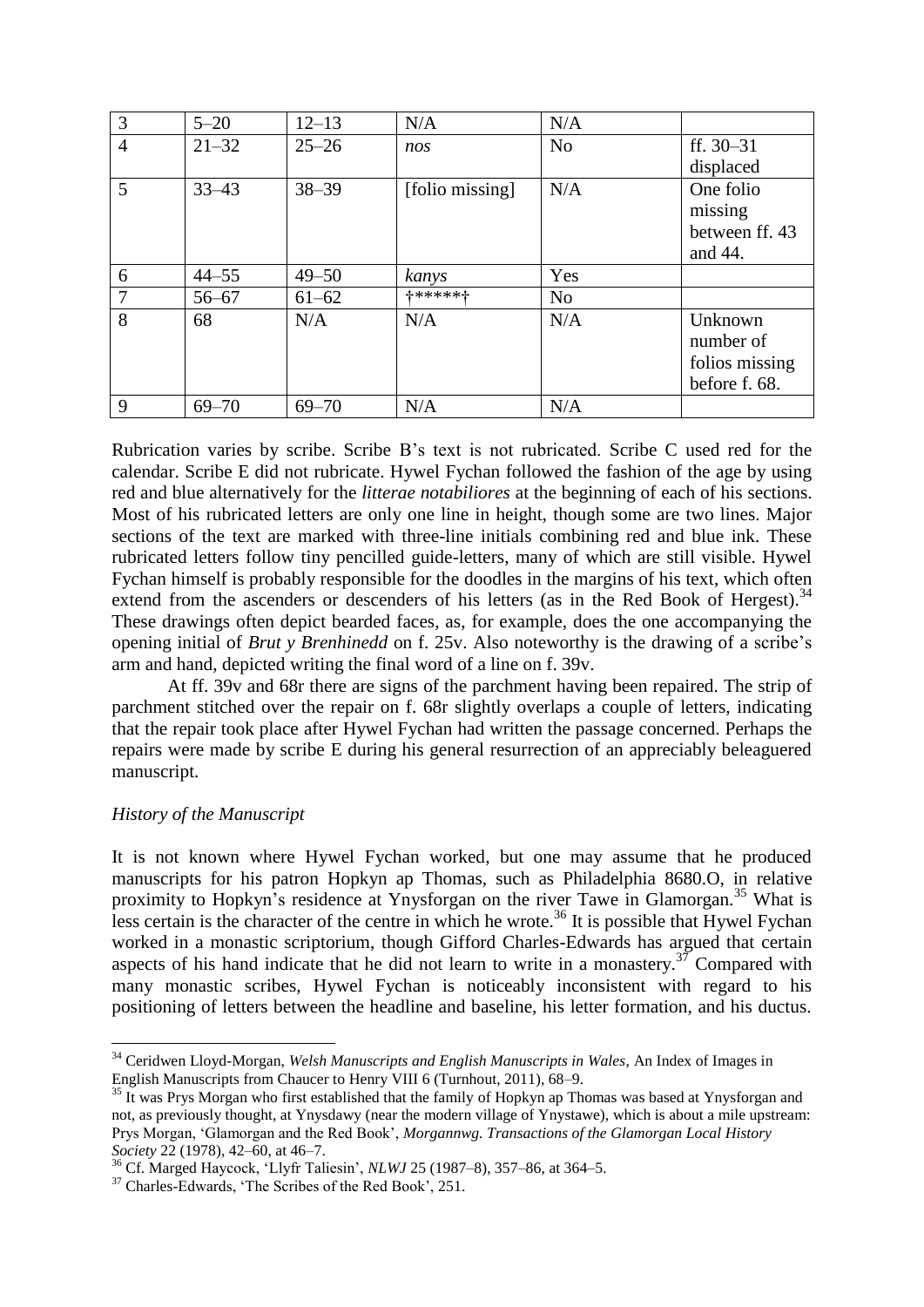However, such habits may tell us more about Hywel's approach to scribal work than about the circumstances of his training. Scribe A of the Red Book of Hergest, who appears to have collaborated directly with Hywel Fychan in the making of that manuscript, wrote consistently with a clear and disciplined hand, and on occasion Hywel Fychan could write in a manner similar enough to render the two scribes almost indistinguishable.<sup>38</sup> The occasional inconsistencies of Hywel Fychan's hand do not eliminate the possibility that he worked in a local monastic house, perhaps as a visiting lay scribe, but other centres are no less probable.<sup>39</sup>

Sometime in the second half of the sixteenth century, Hywel Fychan's portion of Philadelphia 8680.O underwent a restoration associated with the work of scribe E. The original second quire was re-written and replaced and a summarised ending of *Brut y Brenhinedd* was added to the end of the manuscript. It was probably at this time that four folios from a manuscript written by scribes B and C were added to the beginning of Philadelphia 8680.O as a protective cover. The rebinding that must have accompanied this restoration might have been the occasion on which the bifolium now comprising ff. 30–1 was misplaced. Some of the quires missing from the original manuscript may too have been lost at this time, though it seems unlikely that scribe E, a person interested in restoring the text of the manuscript, would have deliberately removed any quires in good condition. Such activity might hint that scribe E was also responsible for the repairs on ff. 39v and 68r.

The provenance of the calendar contained in the third and fourth folios might indicate the location of scribe E's activities. As established above, the calendar was written by scribe C, who appears to have been roughly contemporary with Hywel Fychan, and was later annotated by scribe D in *s*.  $xv^2/xvi^1$ , probably before 1538 and thus before the extant portion was inserted into Philadelphia 8680.O. The calendar does not appear to have been created for liturgical use, but the saints' days recorded by both scribes C and D may provide an indication of the calendar's provenance. <sup>40</sup> The calendar of scribe C follows Sarum usage and accordingly records mostly universal saints and English 'national' saints, such as Bishop Dunstan and Edward the Confessor.<sup>41</sup> The decision to include two particular feasts might point to a provenance in south-eastern Wales: namely St Kenelm of Winchcombe in Gloucestershire and Thomas de Cantilupe of Hereford (bishop  $1275-82$ , canonised  $1320$ ).<sup>42</sup>

<sup>38</sup> Huws, 'Llyfr Coch Hergest', 12–18 and 20–1.

<sup>&</sup>lt;sup>39</sup> Other named lay scribes of the fourteenth century include Gwilym Was Da of Y Drenewydd (Dinefwr), Ieuan Ysgolhaig, possibly of Lampeter, and Dafydd Ysgrifennydd: Morfydd E. Owen and Dafydd Jenkins, 'Gwilym Was Da', *NLWJ* 21 (1979–80), 429–30; Huw Pryce, *Native Law and the Church in Medieval Wales* (Oxford, 1993), 20. There is a little more evidence for professional lay scribes in Wales in the fifteenth century, such as Gwilym Tew, Lewis Glyn Cothi, and Gutun Owain: *MWM* 16–17; Charles-Edwards, 'The Scribes of the Red Book', 250.

<sup>&</sup>lt;sup>40</sup> For a discussion of extant Welsh liturgical texts, see Daniel Huws, 'St David in the Liturgy: a Review of Sources', in *St David of Wales: Cult, Church and Nation*, ed. J. Wyn Evans and Jonathan M. Wooding (Woodbridge, 2007), 220–32.

 $^{41}$  19<sup>th</sup> May: *G6yl dynstan escob* (f. 3ra20) and 13<sup>th</sup> October: *G6yl edward confess* (f. 4rb14). Farmer, *Dictionary*, 152–3 and 163–5; Attwater, *New Dictionary*, 88 and 93; Delaney, *Dictionary*, 187–8 and 191. 13<sup>th</sup> October was the date of the translation of Edward the Confessor; his feast day was  $5<sup>th</sup>$  January. For a general introduction to the Sarum calendar see Philip Baxter, *Sarum Use: the Ancient Customs of Salisbury* (Reading, 2008), 63–8; *idem*, *Sarum Use: the Development of a Medieval Code of Liturgy and Customs* (Salisbury, 1994), 45–7. For the saints' days celebrated in Sarum usage, see *The Martiloge in Englysshe after the Use of the Chirche of Salisbury and as it is Redde in Syon, with Addicyons. Printed by Wynkyn de Worde in 1526*, ed. Francis Procter and E. S. Dewick, Henry Bradshaw Society 3 (London, 1893).

<sup>&</sup>lt;sup>42</sup> 17<sup>th</sup> July: *G6yl kenelym* (f. 3va18) and 1<sup>st</sup> October: *G6yl Thomas o henford* (f. 4rb2). For Kenelm, see Farmer, *New Dictionary*, 300; Attwater, *New Dictionary*, 184; Delaney, *Dictionary*, 338; Rosalind C. Love, *Three Eleventh-Century Anglo-Latin Saints' Lives* (Oxford, 1996), cxiii; David Rollason, 'Cynehelm (*supp. fl.*  803×11), *DNB* [http://www.oxforddnb.com/view/article/39213, viewed 5<sup>th</sup> January 2014]. The feast of Thomas of Hereford is usually celebrated on 2nd October: Farmer, *Dictionary*, 507–8; E. M. Jancey, *St Thomas of Hereford* (Hereford, 1978), 17; Philip Barrett, 'A Saint in the Calendar: the Effect of the Canonization of St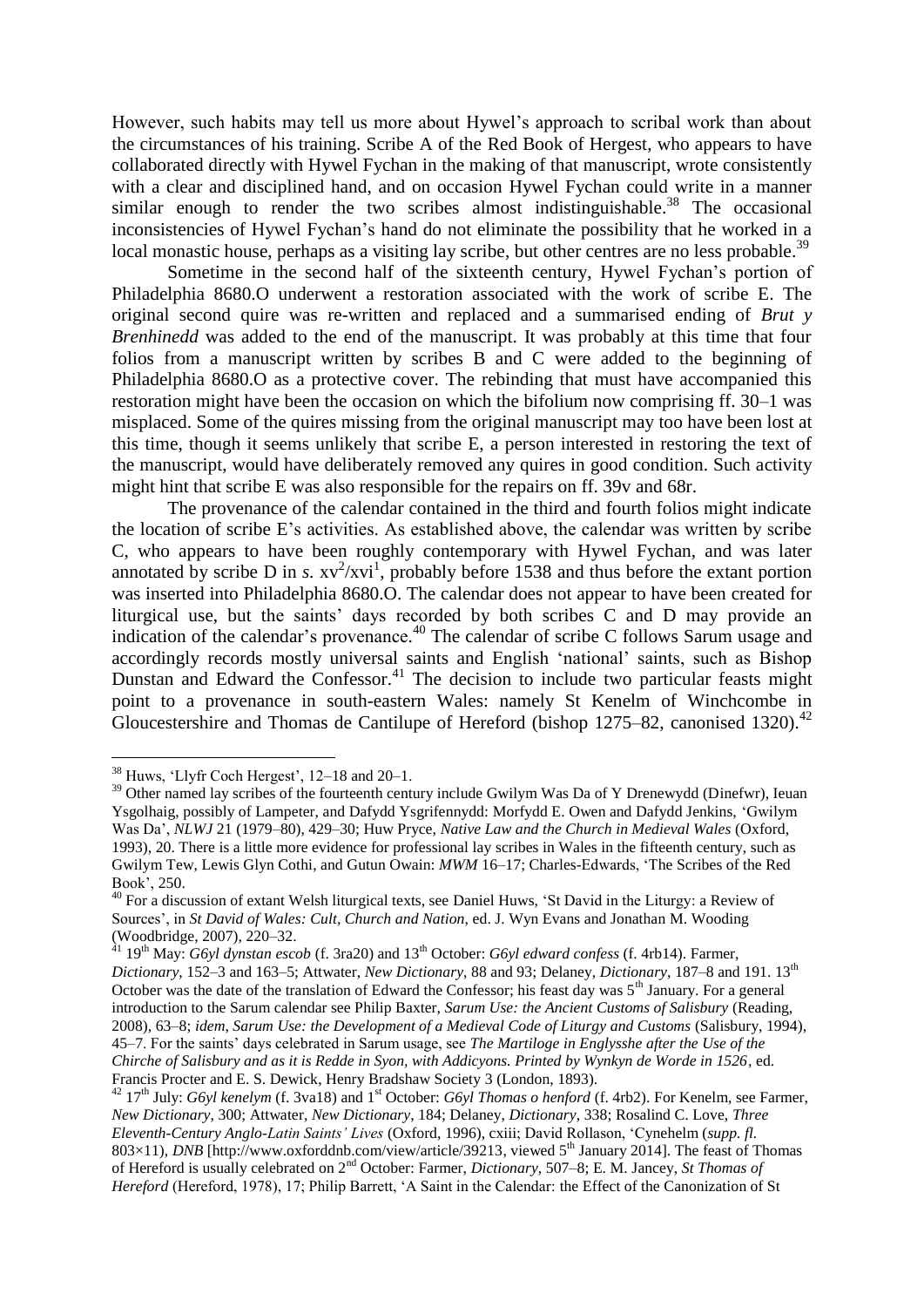Although the cult of St Kenelm was celebrated widely across England by the later Middle Ages, general devotion to Thomas de Cantilupe seems to have declined after the midfourteenth century, perhaps indicating that scribe C was working in proximity to Hereford.<sup>43</sup> An alleged miracle of St Thomas de Cantilupe said to have happened in Swansea in the late thirteenth century might even indicate that there was sufficient devotion to the saint near the home of Hopkyn ap Thomas for the reference to have been produced there.<sup>44</sup> Scribe D, the annotator, displays more of an interest in native Welsh saints, both northern and southern. The saints he commemorates include St Deiniol of Bangor, whose cult was widespread in North Wales;<sup>45</sup> St Curig, whose feast is twice used as a point of reference in *Cyfraith Hywel Dda* and thus was probably well known;<sup>46</sup> and St Melangell of Pennant Melangell, a place located between Bala and Llanrhaeadr-ym-Mochnant in Powys.<sup>47</sup> The last named might be the most significant considering that the cult of St Melangell was the most localised of the three.<sup>48</sup> On the other hand, these three saints are commemorated in the majority of surviving Welsh calendars, so they cannot be used as evidence for the provenance of scribe D's additions to the calendar.<sup>49</sup> On the basis of the locale of Hywel Fychan and of the English saints of the south-west midlands commemorated by scribe C in the calendar, it might be

Thomas Cantilupe on the Liturgy', in *St Thomas Cantilupe Bishop of Hereford: Essays in his Honour*, ed. Meryl Jancey (Leominster, 1982), 153; R. C. Finucane, 'Cantilupe, Thomas de [St Tomas of Hereford] (*c*. 1220– 1282)', *DNB* [http://www.oxforddnb.com/view/article/4570, viewed 5<sup>th</sup> January 2014]. For reasons unknown to me, some of the dictionaries of saints erroneously place his feast-day on the 3rd October: e.g. Attwater, *New Dictionary*, 308; Delaney, *Dictionary*, 553–4.

<sup>43</sup> Love, *Anglo-Latin Saints' Lives*, cxvii; Jancey, *St Thomas*, 18. Further evidence for a Hereford connection might be provided by a marginal note on f. 37r that reads *kaer ffawydd ydiw East herefford. eraill a ddowed mae hwlffordd ydiw yn aber dau gleddau*, 'East Hereford is Caerffawydd. Others say that it is Hwlffordd [Haverfordwest] in Aberdaugleddau [Milford Haven]'. However, the hand is early modern and probably postdates the floruit of scribe C, who wrote the relevant entry in the calendar.

<sup>&</sup>lt;sup>44</sup> This incident forms the subject of Robert Bartlett's book *The Hanged Man: a Story of Miracle, Memory, and Colonialism in the Middle Ages* (Princeton, NJ/Woodstock, 2004).

<sup>45</sup> 11th September: *G deiniol bancor* (f. 4ra12). Farmer, *Dictionary*, 141; Attwater, *New Dictionary*, 82–3; Delaney, *Dictionary*, 172; Molly Miller, *The Saints of Gwynedd* (Woodbridge, 1979), 52–3 and 82–5; T. M. Charles-Edwards, 'Deiniol (*d.* 584)', *DNB* [http://www.oxforddnb.com/view/article/7110, viewed 5<sup>th</sup> January 2014].

<sup>46</sup> 16th June: *G giric* (f. 3rb17). A. W. Wade-Evans, *Welsh Medieval Law, being a text of the Laws of Howel the Good, namely the BM. Harleian MS. 4353 of the 13<sup>th</sup> Century (Oxford, 1909), 35 and 71 (transl. 182 and 219).* For the use of saints' days as dating points in legal texts, see Huws, 'St David in the Liturgy', 223. St Curig is also associated with the legal tradition in NLW 24029A, formerly Boston, Massachusetts Historical Society 5, which contains the devotional text *Emynau Curig Ferthyr*. The latter occurs on ff. 98–9 as part of a quire separate in origin from the rest of the manuscript, though both this quire and the quires of the original manuscript contain portions of the Blegywryd version of *Cyfraith Hywel Dda*, the medieval Welsh law-code. The poem was published in *LCBS* 276–7. For the manuscript, see Morfydd E. Owen, 'Llawysgrif Gyfreithiol Goll', *BBCS* 22 (1966–8), 338–43 and *NLW 24029 A (Boston 5): Electronic Edition*, ed. Peter Wynn Thomas, D. Mark Smith, and Diana Luft, TEI Header[, http://www.rhyddiaithganoloesol.cardiff.ac.uk/en/tei](http://www.rhyddiaithganoloesol.cardiff.ac.uk/en/tei-header.php?ms=Bost5)[header.php?ms=Bost5](http://www.rhyddiaithganoloesol.cardiff.ac.uk/en/tei-header.php?ms=Bost5) (viewed  $4<sup>th</sup>$  May 2013). The Welsh St Curig is a manifestation of the widely culted St Quiricus, son of St Julietta, both of whom were martyred at Tarsus in 304: Farmer, *Dictionary*, 131–2; Attwater, *A New Dictionary*, 265; Delaney, *Dictionary*, 334. Elissa Henken assumes that Curig was a native Welsh saint who was only confused with Quiricus after the coming of the Normans, but it is at least equally likely that Quiricus was the original saint commemorated at Curig cult-sites, which themselves provided the stimulus for the growth of native 'traditions' surrounding St Curig. Elissa R. Henken, *Traditions of the Welsh Saints*  (Cambridge, 1987), 262–8. The cult of St Curig was known across Wales, but in the Middle Ages the most important site was Llangurig in Arwystli: Miller, *Saints of Gwynedd*, 51.

<sup>47</sup> 27th May: *G velangell*. Farmer, *Dictionary*, 365; Attwater, *New Dictionary*, 223; Delaney, *Dictionary*, 403. <sup>48</sup> Huw Pryce, 'A New Edition of the *Historia Divae Monacellae*', *The Montgomeryshire Collections* 82 (1994), 23–40, at 33–4.

<sup>49</sup> See the lists in *LBS* I, 72 and 74.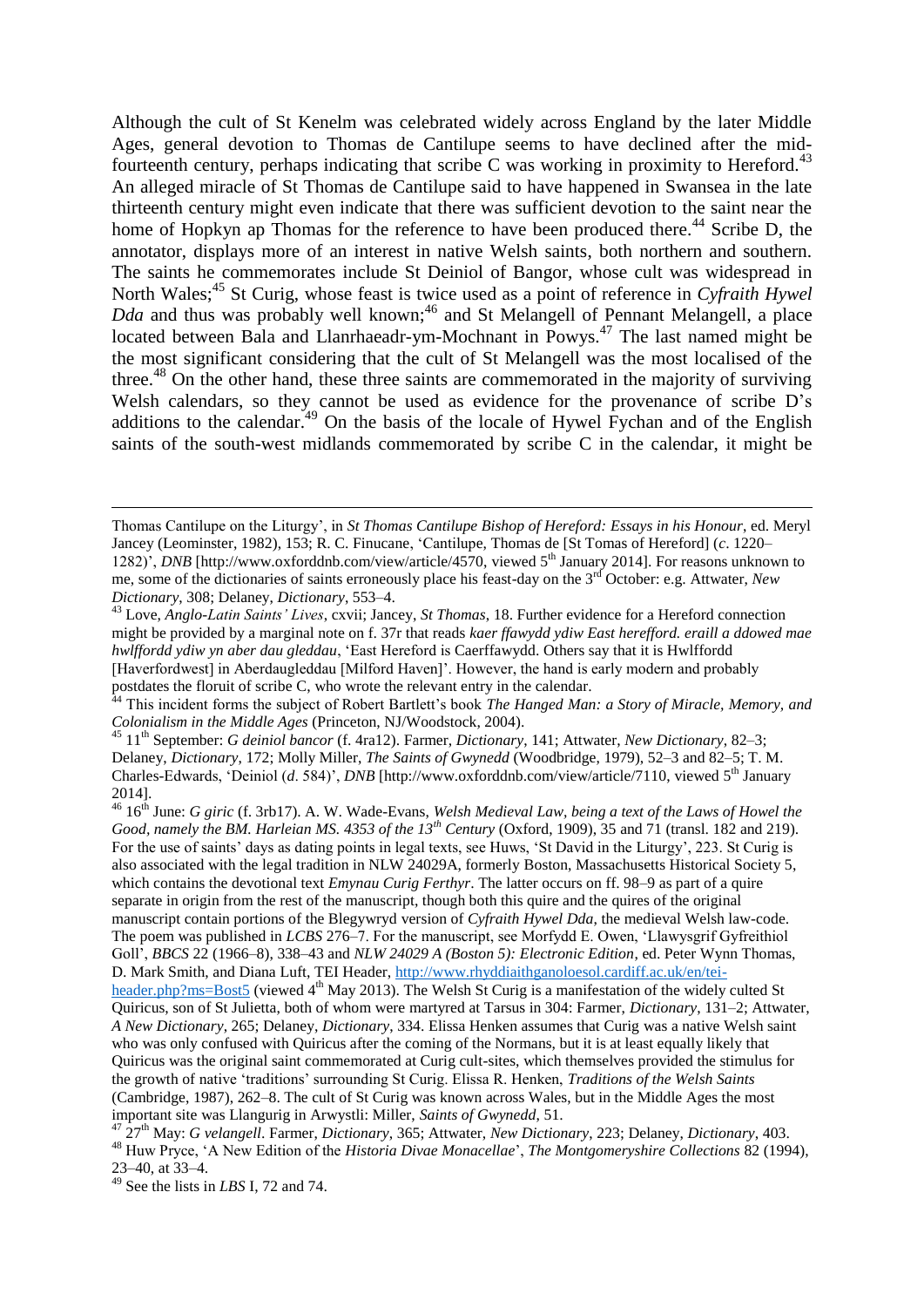argued that the restoration of the manuscript associated with scribe E also took place in the south-east of Wales, but the evidence is far from conclusive.

It is possible that the restoration involving scribe E was overseen by one of the people whose names are inscribed in the manuscript. On f. 68v there is an ownership inscription, subsequently crossed through, that reads *lleuryr* [*sic*] *dauid lln person Bangor anno dmi 1572* 'the book of David Ll*ywely*n, parson of Bangor, anno d*o*m*in*i 1572' (see plate 4). Underneath is a second ownership inscription written by *dauide lln*, this time dated to 1573. Roberts was able to locate this man in Bangor Teifi, Ceredigion, where the vicar in 1571 was indeed a man named 'David Llewelyn'.<sup>50</sup> This would appear to be the same David Llywelyn who is the main hand of NLW 3046D (Mostyn 143), which contains, among other texts, cywyddau and a copy of the Peniarth 20 version of *Brut y Tywysogyon*. <sup>51</sup> David Llywelyn describes himself on p. 328 of NLW 3046D as *o blwy Llanhilar yn sir Aberteivi*, 'from the parish of Llanilar in Cardiganshire'. This manuscript was probably written between 1568 and 1573. Several of the names inscribed in it have associations with Cardiganshire and Pembrokeshire, strengthening David Llywelyn's connection with the Teifi valley.<sup>52</sup> Since scribe E was also working sometime in the second half of the sixteenth century, it is possible that it was David Llywelyn himself who commissioned scribe E to re-write the damaged portion of the manuscript. However, it is equally possible that scribe E worked either before or after David Llywelyn's ownership of the manuscript. The latter's two ownership inscriptions occur on the last of Hywel Fychan's folios and there is no sign that he marked the folios of scribe E.

The next identifiable owner of the manuscript is one Owen Jones, who recorded his name, alongside various other details, in a number of places.<sup>53</sup> Jones added ownership inscriptions in Welsh, English, and Latin, and, in different inscriptions, provided two dates: 1675 and 1677. Most usefully, he recorded information about his place of residence in a note on f. 68v that reads *llyfur Owain Jones o tan y foel yn llanrwst*, 'the book of Owain Jones of Tan y Foel in Llanrwst' (see plate 4). Tan y Foel is a house in Garthgarmon township located within the bounds of the parish of Llanrwst, situated on a hill overlooking Betws-y-Coed and the Conwy valley.<sup>54</sup> A number of records serve to illuminate the life and family of this Owen Jones. There survives the will of one Owen Jones of Tan y Foel, written in 1679, and the exact correspondence of the signature of Owen Jones in the will with the many signatures in Philadelphia 8680.O proves that the same Owen Jones is concerned.<sup>55</sup> In the will, Jones stipulates that his wife Lowry should take over his estate for five years in order to pay off her

<sup>50</sup> Roberts, 'Un o lawysgrifau Hopcyn ap Tomas', 227, n. 1. This information comes from NLW MSS 1626–7, which contain a list and index to institutions in Wales from the Reformation to 1840 based on the records of the Office of First Fruits and Tenths. My thanks to Daniel Huws for this reference.

<sup>&</sup>lt;sup>51</sup> Bangor, Mostyn 15 is another manuscript in the hand of David Llywelyn, though it might be a detached portion of NLW 3046D. I am grateful to Daniel Huws for sending me information about the manuscripts of David Llywelyn. For the Peniarth 20 version of *Brut y Tywysogyon*, see Thomas Jones, *Brut y Tywysogyon or The Chronicle of the Princes. Peniarth MS. 20 Version* (Cardiff, 1952); *idem*, *Brut y Tywysogyon: Peniarth MS. 20* (Caerdydd, 1941).

<sup>&</sup>lt;sup>52</sup> Benjamin George Owens tentatively suggested that this David Llywelyn, who wrote autograph englynion in the margins of NLW 3046D (pp. 252 and 306), should be identified with the contemporary poet Dafydd ap Llywelyn ap Madog. Such an identification is highly unlikely considering that two of the poems attributed to the latter are dedicated respectively to St Dyfnog of Llanrhaeadr-yng-Nghinmeirch and St Mordeyrn of Nantglyn, two relatively obscure saints celebrated near Denbigh: Benjamin George Owens, 'Dafydd ap Llywelyn ap Madog', *WBO* [http://wbo.llgc.org.uk/en/s-DAFY-APL-1500.html, viewed 3<sup>rd</sup> March 2014]; *LBS* II, 397–8 and III, 502–3. The dedications indicate an approximate provenance for the poet. The Mordeyrn poem in particular implies that Dafydd ap Llywelyn ap Madog was in fact a native of Nantglyn, and similarly the poems of his son Huw ap Dafydd can all be localised in Denbighshire. The two saints' poems of Dafydd ap Llywelyn ap Madog are edited in Barry Lewis, *Medieval Welsh Poems to Saints and Shrines* (forthcoming).

<sup>53</sup> Ff. 10v, 20v, 68v, 70r, and 70v. <sup>54</sup> Grid reference: SH 81527 56897.

<sup>&</sup>lt;sup>55</sup> NLW SA1685-127.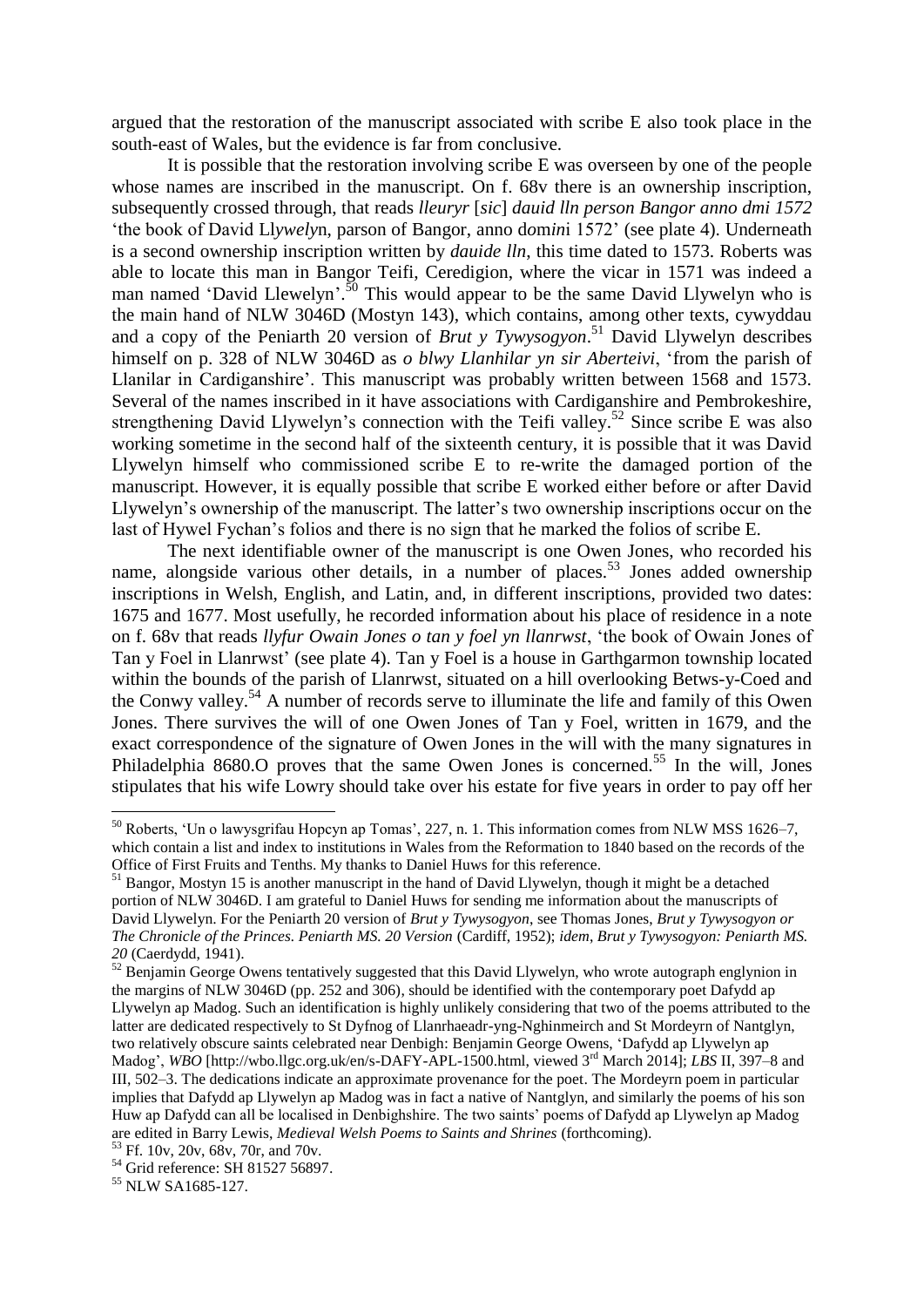late husband's outstanding debts and to provide for his children, after which time his eldest son John Owen should take over the inheritance.<sup>56</sup> Since the will was proved in 1685, it might follow that Owen Jones died five years earlier; if this is true then he could be the otherwise unidentified Owen Jones buried in Llanrwst on  $27<sup>th</sup>$  December 1680, a year after the will was written.<sup>57</sup> A valuation of Garthgarmon, dated to 1692, shows that his son John Owen was by that date the landowner of *Tai tan y foel*<sup>58</sup> and he too was buried in Llanrwst on  $12^{\text{th}}$ December 1719 (see fig. 3).<sup>59</sup>

> Owen Jones I m. Lowry ferch Ellis  $(d. 1680)$ John Owen m. Margaret  $(d. 1719)$ Owen Jones II m. Anne Price  $(b. 1689)$ John Owen  $(b. 1715)$

**Figure 3: Members of the Tan y Foel family mentioned in the text. The names of known owners of Philadelphia 8680.O are in bold** 

John Owen must have inherited the manuscript after the death of his father, probably in 1685. This much is made clear by Edward Lhuyd, the great antiquarian, who mentions the manuscript in a note dateable to 1699:

A W[elsh] M[anuscript] of Geoff. written by Hwlkyn ap Thomas in  $y^e$  hands of the John Owen's son to Owen Jones of Tai'n y Voel: now living at Bettws [= Betws-y-Coedl near Lh. Rwst. $60$ 

<sup>56</sup> The family of Owen Jones still used the Welsh patronymic system. Thus, Owen Jones's son was called John Owen, and John Owen's own son was called Owen Jones. By this time, fixed surnames had become relatively common in Wales, but instances of the patronymic system are still found in the eighteenth and even nineteenth centuries, particularly in the west and north-west: see John Rowlands and Sheila Rowlands, *The Surnames of Wales*,  $2^{nd}$ ed. (Llandysul, 2013), 50–8; T. J. Morgan and Prys Morgan, *Welsh Surnames* (Cardiff, 1985), 16.

<sup>57</sup> Rhuthun CRO, Llanrwst burials 1615–90.

<sup>&</sup>lt;sup>58</sup> Rhuthun CRO, DRO NTD/565. According to this evaluation, John Owen maintained two tenants in Tan y Foel in 1692 named Thomas Owen and Lowry ferch Ellis. There is no son of Owen Jones named Thomas Owen mentioned in his will, though it is possible that Owen Jones's wife Lowry was pregnant with Thomas when Owen Jones died. Lowry ferch Ellis is, in all probability, Owen Jones's widow. She may just possibly be the Lowry daughter of Ellis ap Morris Gruffudd Lloyd baptised in Llanrwst on 4<sup>th</sup> July 1634 (Rhuthun CRO, Llanrwst baptisms 1613–1691). If Owen Jones's eldest son John Owen reached the age of majority (21) in 1685, when Owen Jones's will went to probate, then he would have been born in 1664, when Lowry, on this basis, might have been 30 years old.

<sup>59</sup> In the parish register he is called John Owen of *Tai yn y Voile*. It may well have been this John Owen who signed the petition for a new chapel at Capel Garmon (directly adjacent to Tan y Foel) on  $27<sup>th</sup>$  February 1709: Llandudno CRO, Capel Garmon baptisms and burials 1702–1749 (Capel Garmon microfiche 1).

<sup>60</sup> Edward Lhuyd, *Parochialia; being a summary of answers to "Parochial Queries in order to a Geographical Dictionary, ETC, of Wales*, ed. Rupert H. Morris, *Archaeologia Cambrensis* VI.9–11 (1909–11), vol. II, 22 and again in vol. III, 114.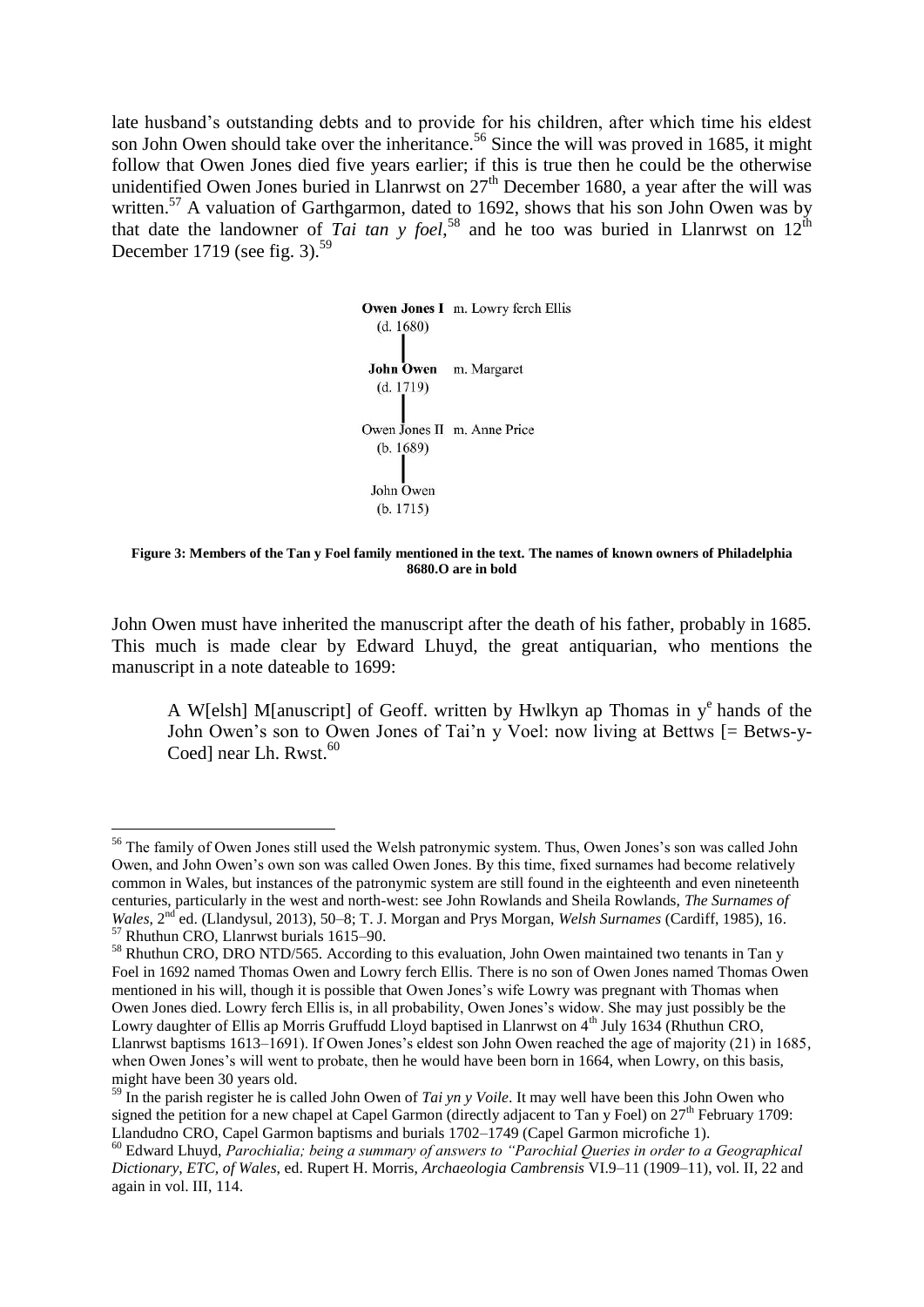It was probably during John Owen's period of ownership that the manuscript was seen by Bishop Humphrey Humphreys. A note on f. 68v, placed directly above David Llywelyn's inscription and adjacent to Hywel Fychan's dedication to Hopkyn ap Thomas, records that *one Hopkin ap Rees ye grandchild of this Hopkin ap Thomas was put to Death at Chepstow temp Rich*  $3^a$  (see plate 4). Daniel Huws has identified the hand as that of Bishop Humphreys.<sup>61</sup> Humphreys was Bishop of Bangor from June 1689 until November 1701, when he was translated to the see of Hereford.<sup>62</sup> He died on  $20<sup>th</sup>$  November 1712, seven years before the death of John Owen. Humphreys was a dedicated historian and antiquarian and his familiarity with medieval manuscripts is evident from a remark made by Edward Lhuyd in a letter to John Lloyd of Rhuthun:

My  $L<sup>d</sup>$  of Bangor was extraordinary [sic] obliging; and is incomparably the best skilld in our Antiquities of any person in Wales. He gave me leave to take a catalogue of his MSS. which thô considerable enough are yet much inferior to the collection at Hengwrt...<sup>63</sup>

It is possible that Bishop Humphreys actually owned the manuscript, but it is equally likely that the manuscript was shown to him by John Owen, perhaps during one of Humphreys' episcopal visitations as bishop of Bangor, the first of which took place in 1690.<sup>64</sup> John Owen was already living in Betws-y-Coed by 1689, as shown by the baptism record of his son Owen.<sup>65</sup> It may even have been Humphreys who notified Edward Lhuyd about the manuscript's existence. It is unlikely that he was connected with the Humphrey family that owned the manuscript in the eighteenth century because he was survived by only a single daughter, Margaret.<sup>66</sup> Margaret married John Lloyd, son of Dr William Lloyd, the deprived bishop of Norwich. The only child of Margaret and John was Ann, who took the surname Lloyd and died unmarried in 1784.<sup>67</sup>

It is necessary to return briefly to Owen Jones, the father of John Owen. Owen Jones seems to have owned the manuscript jointly with one Owen Ffoulke, whose handwriting appears roughly contemporary with that of Owen Jones.<sup>68</sup> On f. 20v, a single hand has written *Owen ffoulke est uerus possessor et Owenus Jones*, 'Owen Ffoulke is the true owner, and/with Owen Jones' (see plate 3).<sup>69</sup> The hand is probably that of Owen Jones, as is implied by the use of his distinctive majuscule letter **J**. It is possible that the note is unfinished; '*et Owenus Jones*' is written below '*Owen ffoulke est uerus possessor*' and might have been intended to start a new sentence. Nevertheless, considering that a single hand is responsible for the note, its implication is clear enough. It would appear that, at some stage, there was

<sup>&</sup>lt;sup>61</sup> Daniel Huws (pers. comm.).

 $62$  For the life of Bishop Humphrey Humphreys, see E. Gilbert Wright, 'Humphrey Humphreys, Bishop of Bangor and Hereford, 1648–1712', *Transactions of the Anglesey Antiquarian Society and Field Club* (1949), 61–76. This article is reprinted with a few minor changes as 'Humphrey Humphreys, Bishop of Bangor and Hereford', *Journal of the Historical Society of the Church in Wales* 2 (1950), 72–86. References are to the latter. <sup>63</sup> The letter is printed in *Archaeologia Cambrensis* III.5 (1859), 166; it is quoted in Wright, 'Humphrey

Humphreys', 81.

<sup>&</sup>lt;sup>64</sup> Wright, 'Humphrey Humphreys', 74.

 $65$  See below, n.  $76$ .

<sup>66</sup> Wright, 'Humphrey Humphreys', 72.

<sup>67</sup> William Llewelyn Davies, 'Wynn family, of Cesail Gyfarch, Penmorfa, Caerns.', *WBO* 

<sup>[</sup>http://wbo.llgc.org.uk/en/s-WYNN-CES-1500.html, viewed 4<sup>th</sup> March 2014].

 $68$  Ff. 8v and 70r. On f. 70r there is an erased ownership inscription that uses the same formula as that of the inscription of Owen Ffoulke on the same folio (see plate 5). The surname of the owner concerned is clearly *ffoulkes* but the first name is not legible. It is certainly not 'Owen' but it might be *dud*, for 'David'.

<sup>69</sup> The use of *et* in the sense of 'with' rather than 'and' might have been encouraged by knowledge of Welsh *a*, which can carry either meaning.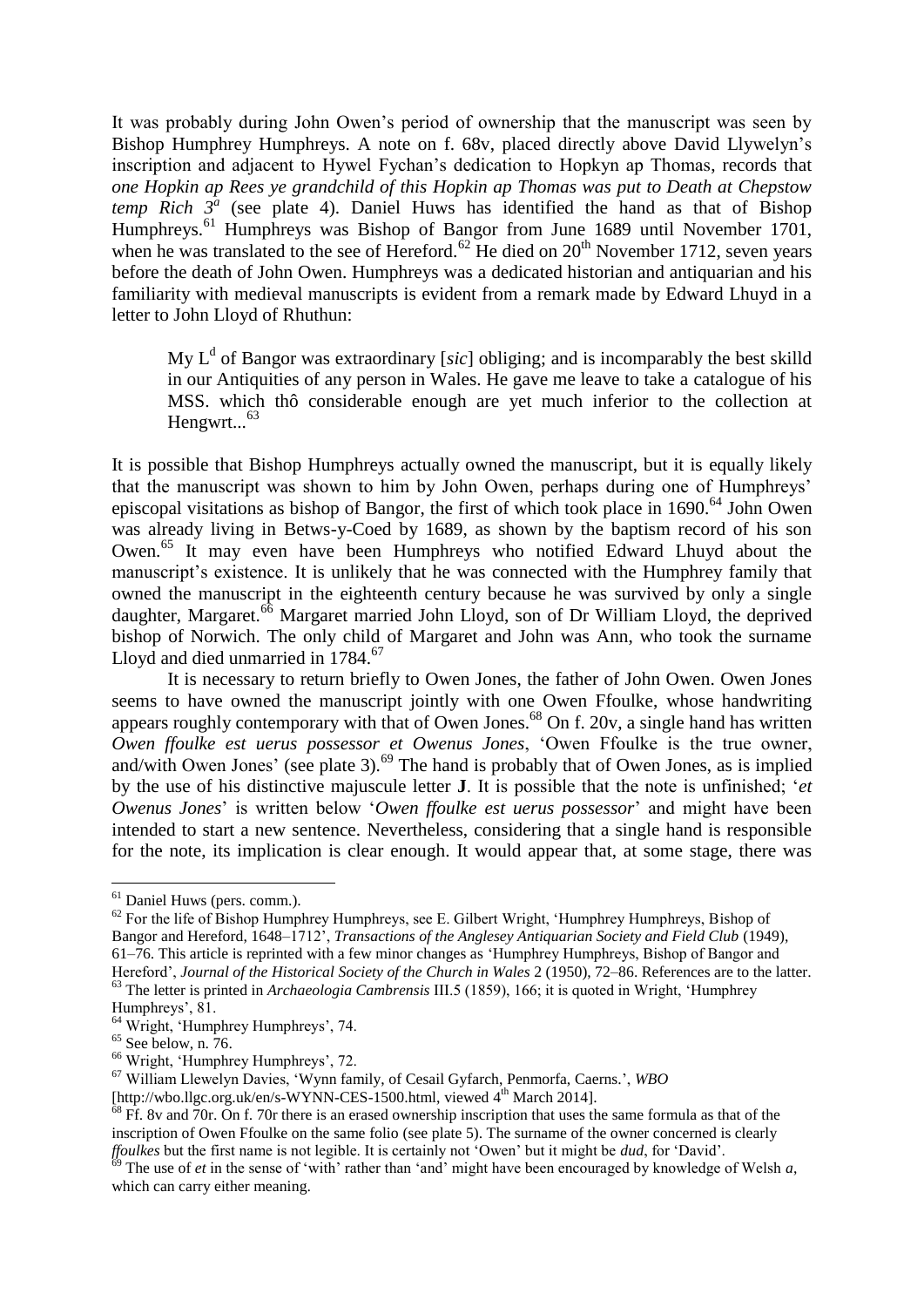some kind of agreement between Owen Jones and a certain Owen Ffoulke concerning the ownership of the manuscript. Owen Ffoulke was not, in this period, a common name in Llanrwst parish. I have only been able to find a single reference to an Owen Ffoulke active in the area in the latter half of the seventeenth century. In the Llanrwst parish accounts for the township of Gwydir in 1673 there is a record of a payment made to a carpenter called Owen Ffoulke; such a craftsman could, however, have easily travelled to Gwydir from elsewhere.<sup>70</sup> There are no records of an Owen Ffoulke in the registers for baptisms, marriages, or burials in the parish of Llanrwst during the period.<sup>71</sup> There are, however, various records that show that a tanner from Betws-y-Coed named Owen Ffoulke migrated to America in 1682 and acquired lands in Philadelphia.<sup>72</sup> Betws-y-Coed is in fact closer to Tan y Foel than Llanrwst; it lies only a couple of miles down the hill, and Owen Jones would undoubtedly have been familiar with it.

Striking confirmation of the connection between Owen Jones and this Owen Ffoulke of Betws-y-Coed is provided by a document concerning the administration of the estate of one John Ffoulks of Betws-y-Coed, dated to 1692.<sup>73</sup> The administrators of the estate are named as 'Owen Foulke of the city of Philadelphia in the province of Pennsylvania' and 'John Owen of the parish of Betws-y-Coed in the county of Carnarvonshire'. Edward Lhuyd mentions that John Owen, son of Owen Jones of Tan y Foel, was living in Betws-y-Coed in the 1690s; it is almost certain that this is the same John Owen. The document therefore serves to substantiate the connection between Owen Ffoulke of Betws-y-Coed/Philadelphia and the Owen Foulke whose name appears in the manuscript in association with Owen Jones of Tan y Foel. The document is actually signed by Owen Ffoulke, showing that he did return from America to Wales at least once after 1682. He presumably made the visit because the John Ffoulks of the will was a close relative of his, perhaps a brother. Identical 'Owen Ffoulke' signatures occur in two other Betws-y-Coed documents dated to 1663 and 1677, showing that Owen Ffoulke had lived in Betws-y-Coed for at least nineteen years before he migrated to Philadelphia.<sup>74</sup> Moreover, the signatures in these documents bear a close resemblance to the 'Owen Ffoulke' signatures in Philadelphia 8680.O, ff. 8v and 70r, the only slight difference being the form of the majuscule **O** used. The form and spelling of *ffoulke* in the wills and on f. 8v of the manuscript are particularly suggestive.

Did Owen Ffoulke collect the manuscript from John Owen on one of these visits from Philadelphia to Wales? If Edward Lhuyd saw the manuscript during his 1699 visit to the Llanrwst area, as his note suggests, then this cannot have happened during Owen Ffoulke's 1692 visit. On the other hand, Edward Lhuyd might have been informed about the manuscript by Bishop Humphreys and thus might not have seen it himself. Lhuyd's note mentions that the manuscript was 'written by [*sic*] Hwlkyn ap Thomas', a reference to Hywel Fychan's colophon. The name *Hopkyn uab thomas uab eina6n* is underlined in Philadelphia 8680.O (f. 68v) and on the same line in the adjacent column is Bishop Humphreys' note, which mentions Hopkyn ap Thomas. It is possible therefore that Edward Lhuyd learned about the manuscript and its supposed relationship with 'Hwlkyn ap Thomas' from the notes of Bishop Humphreys, who might himself have seen it before it travelled to America with Owen Ffoulke, perhaps in 1692. Such a convoluted line of transmission for Lhuyd's information

 $^{70}$  Llandudno CRO, CEP 34/4/1 (formerly PD/69/1/75), Llanrwst Parish Accounts 1664–1713.

<sup>&</sup>lt;sup>71</sup> Two men from Eglwysbach parish, north of Llanrwst, named Owen Ffoulke and Owen John Ffoulke, were having children who were baptised in the 1670s–1690s (Rhuthun CRO, Eglwysbach baptisms 1666–1729), but I have not been able to establish any connection between these men and Owen Jones.

<sup>72</sup> For an account of this Owen Ffoulke, see Walter Lee Sheppard Jr., *Passengers and Ships Prior to 1684*  (Baltimore, 1970), 72, n. 4.

 $^{73}$  NLW B1692-35.

<sup>&</sup>lt;sup>74</sup> These are the wills of Robert Prees (1663; NLW B1663-36) and Hugh John (1677; NLW B1677-25).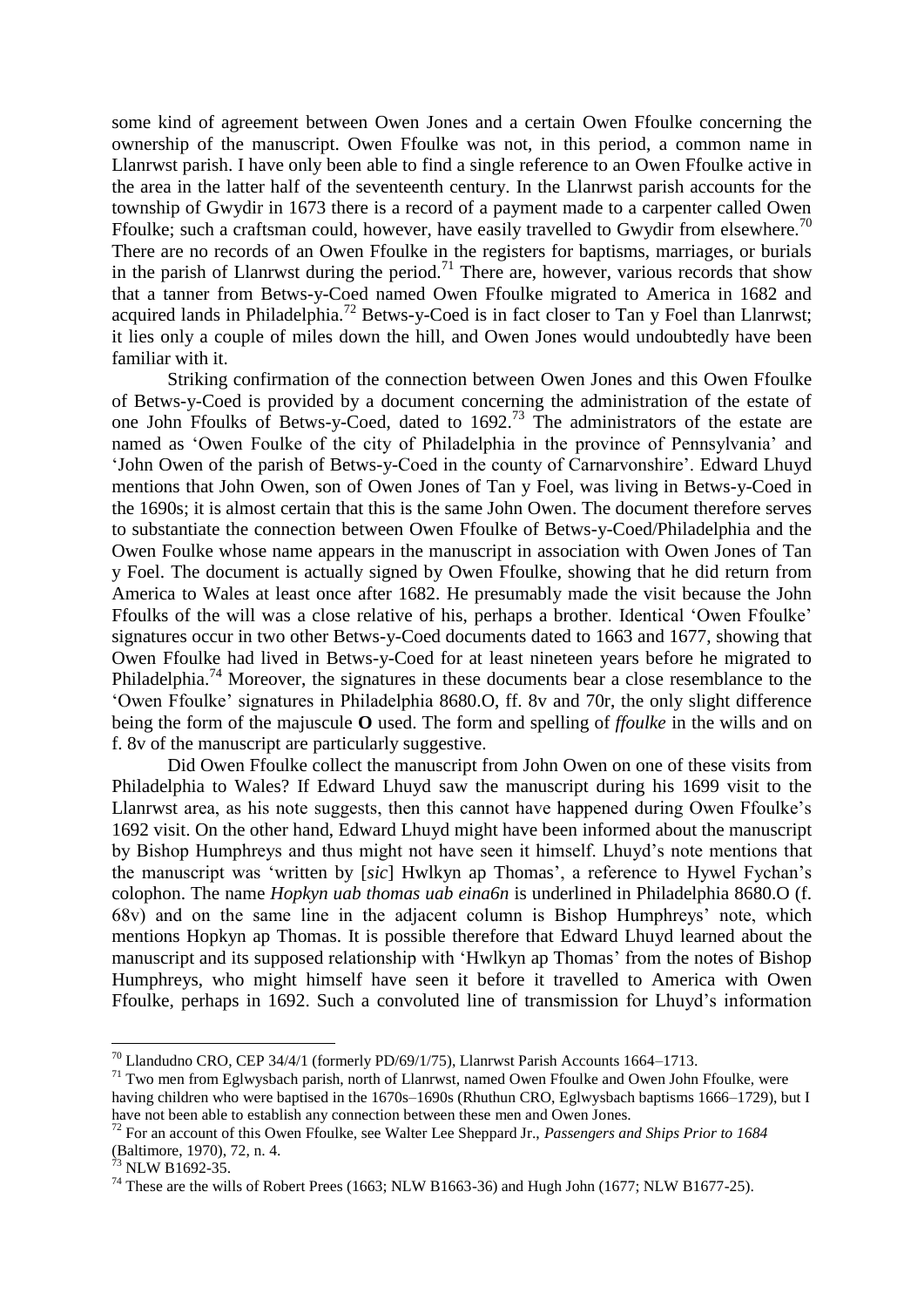might explain why Lhuyd thought that the manuscript was written by Hopkyn ap Thomas rather than for him.

However, it is also possible that John Owen passed the manuscript on to his own son, confusingly named Owen Jones (see fig. 3). In the earliest register for Capel Garmon (the church closest to Tan y Foel in the parish of Llanrwst), the baptisms of three children of one Owen Jones of Tan y Foel and his wife Anne Price are recorded between 1715 and 1719.<sup>75</sup> Given that the original Owen Jones had named his son John Owen, using the Welsh patronymic system, one may suspect that the younger Owen Jones was the son of John Owen. This would appear to be confirmed by the Betws-y-Coed parish register, which records the baptism of one *Owenus filius Johannes Owen* in 1689.<sup>76</sup> It must be this Owen Jones and his eldest son John Owen (b. 1715) who appear as the two freeholders living in *Tâi yn ŷ Voel* in the 1741 list of freeholders.<sup>77</sup> For the sake of clarity, I refer below to this Owen Jones as 'Owen Jones II' and the earlier Owen Jones as 'Owen Jones I'.

Owen Jones II might have been responsible for two of the many 'Owen Jones' ownership inscriptions in the manuscript.<sup>78</sup> Both of this inscriptions read *Owen Jones A bia y llyfyr hwn*, 'Owen Jones owns this book'. Two factors in particular suggest that these were not written by Owen Jones I. Firstly, the signature of these inscriptions appears to be different from the distinctive signature of Owen Jones I found in both the manuscript and his will. In the two '*A bia y llyfyr hwn*' inscriptions, the forms of the **w** in *Owen* and the **J** in *Jones* are noticeably dissimilar to those of Owen Jones I. Secondly, in both the manuscript and his will, Owen Jones I always spells his name as 'Owain', rather than 'Owen', when he is writing Welsh or English.<sup>79</sup> The '*A bia y llyfyr hwn*' inscriptions might therefore have been written by Owen Jones II. It is probably his signature that may be seen in a Capel Garmon will written in 1718.<sup>80</sup> Numbered among the witnesses are Owen Jones and John Owen. The John Owen signature seems to match the signature of John Owen in the 1692 John Ffoulks document. Considering that Owen Jones II baptised his children in Capel Garmon in exactly this period, it would follow that it was the same Owen Jones who witnessed this will in 1718. Most suggestively, the signature here agrees with the signatures of the two '*A bia y llyfyr hwn*' ownership inscriptions in terms of both the spelling and the forms of **w** and **J**.

If this identification is correct, then the manuscript is unlikely to have left the possession of the Tan y Foel family before *c.* 1710, when Owen Jones II reached maturity. Owen Ffoulke might have been dead by then. There is a record that one 'Owen Folk' was buried in Philadelphia in 1695, though it is uncertain whether or not this is the same man. $81$ John Owen and Owen Jones II might nevertheless have maintained contact with the family of Owen Ffoulke in America. 'Ellinor Fowke', a resident of New Castle County, Delaware who wrote her will on  $14<sup>th</sup>$  February 1719, was the widow of one 'Owen Fowke'.<sup>82</sup> Owen Ffoulke of Betws-y-Coed had indeed purchased 400 acres of land in New Castle County in 1686, so the connection is not unlikely.<sup>83</sup> Intriguingly, Ellinor Fowke's will mentions a certain 'John

<sup>75</sup> Llandudno CRO, Capel Garmon baptism and burials 1702–49 (Capel Garmon microfiche 1).

<sup>76</sup> Llandudno CRO, Bishop's transcripts for Betws y Coed 1679–1718 (Betws y Coed microfiche 1).

<sup>77</sup> Rhuthun CRO, DRO NTD/611.

<sup>78</sup> Those on ff. 69v and 70v.

<sup>79</sup> When writing in Latin he uses the form *Owenus*, e.g. ff. 10v and 20v.

<sup>80</sup> This is the will of one Thomas John: NLW SA1718-22.

<sup>81</sup> W. W. Hinshaw, *Encyclopedia of American Quaker Genealogy*, 6 vols. (Ann Arbor, MI, 1936–50), vol. II, 443.

<sup>&</sup>lt;sup>82</sup> Delaware Public Archives, New Castle County Probates, RG 2545.001. An abstract of the will can be found in *A Calendar of Delaware Wills. New Castle County 1682–1800*, ed. The Historical Research Committee of the Colonial Dames of Delaware (New York, 1911), 22.

<sup>83</sup> *Pennsylvania Archives*, 2<sup>nd</sup> series, ed. John B. Linn and William H. Egle, 19 vols. (Harrisburg, 1874–90), vol. VII, 196; Sheppard, *Passengers and Ships*, 72, n. 4.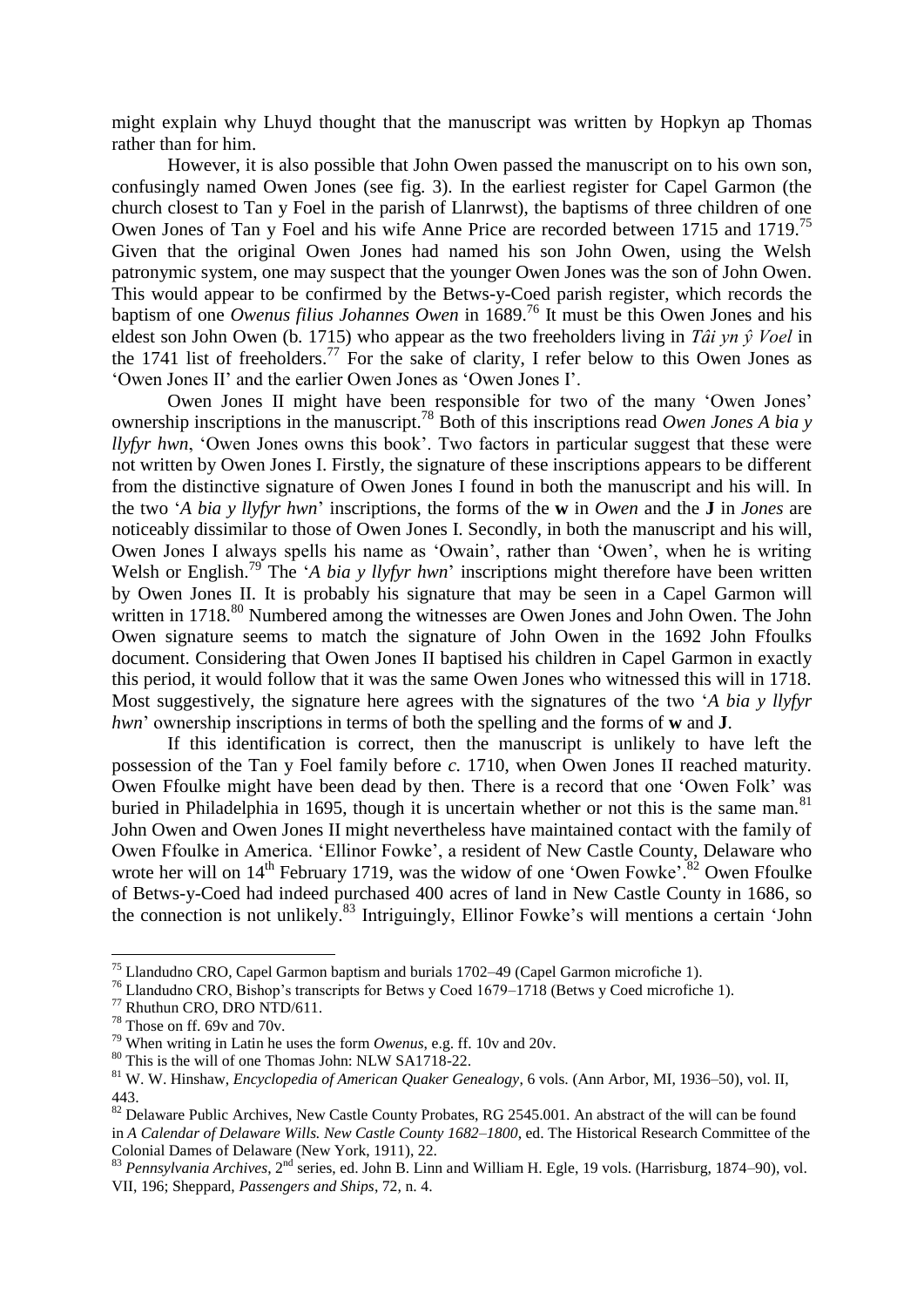Owens' as the recipient of twenty shillings from her estate. Might this be John Owen of Betws-y-Coed, who was to die later that year? And might Owen Jones II have sent the manuscript to Ellinor's son Henry upon John Owen's death in December 1719? Such propositions can be nothing more than speculation, but it is hard to believe that the connection between the Tan y Foel family and Owen Ffoulke of Betws-y-Coed/Philadelphia does not account for the removal of the manuscript to Philadelphia.

The manuscript's migration to America thus cannot be dated with any precision. Edward Lhuyd's 1699 note might provide a *terminus post quem*, though if Lhuyd heard about the manuscript at second hand from Bishop Humphreys then the promotion of Humphreys to the episcopal see of Bangor in 1689 might provide a safer date. This was only four years after Owen Jones I's will went to probate and, presumably, John Owen inherited the manuscript. A *terminus ante quem* of 1738 might be provided by the three latest signatures in the manuscript. The names of three members of the Humphrey family are recorded in five places in three separate eighteenth-century hands: David Humphrey on f. 1r, Benjamin Humphrey on ff. 20v, 30v, and 36v, and Ann Humphrey on f. 68v (see fig. 4 and plates 1, 3, and 4). David and Ann Humphrey were both fairly common names during this period, but Benjamin Humphrey was not. There are only three identified men named Benjamin Humphrey who appear in Philadelphia records before 1800, all of whom were related to one another (fig. 4).  $84$ Only one of these three, however, is associated with a David and an Ann; the Benjamin Humphrey who died an old man in Philadelphia in 1738 had children called David and Ann Humphrey, in addition to a sister called Anne Humphrey.<sup>85</sup> It was this family of Humphreys who gave their name to Humphreysville in Lower Merion, Montgomery County.<sup>86</sup> Benjamin Humphrey himself was apparently the landlord of the Blue Anchor Tavern near Philadelphia

<sup>&</sup>lt;sup>84</sup> Many thanks to James Ouinn, historian of the Gwynedd Meeting House, Philadelphia, for providing this information. For a history of the family, see Thomas Allen Glenn, *Merion in the Welsh Tract, with sketches of the townships of Haverford and Radnor. Historical and Genealogical Collections concerning the Welsh Barony in the Province of Pennsylvania, settled by the Cymric Quakers in 1682* (Norristown, 1896), 241–51. The majority of the dates in fig. 4 can be found in *ibid.*, 250–1 and in Margaret B. Harvey, *The Incompleted Burial Records of Merion (PA) Meeting Grave-yard 1682–1848* (1912), a manuscript deposited with the Montgomery Historical Society, Norristown, Pennsylvania, USA and available online from a transcription made in 1982 at <http://files.usgwarchives.net/pa/philadelphia/cemeteries/merion03.txt>(viewed  $30<sup>th</sup>$  December 2013). The exceptions are as follows. For the date of Samuel Humphrey's baptism, see Thomas Allen Glenn, *Welsh Founders of Pennsylvania* (Oxford, 1911–13), 46. For the date of Daniel Humphrey's death, see his will in City of Philadelphia, Register of Wills, Philadelphia County will book E, reference number E.327. The date of death of Ann Humphrey daughter of Benjamin Humphrey and the date of birth of the youngest Benjamin Humphrey were provided for me by James Quinn. The will of the youngest Benjamin Humphrey, written in 1794, survives as City of Philadelphia, Register of Wills, Philadelphia County will book X, reference number X.94. This is the only 'Benjamin Humphrey' will preserved in Philadelphia County archives for the period before 1825 aside from that of the Benjamin Humphrey who died in 1738, for which see below, n. 85.

<sup>&</sup>lt;sup>85</sup> The same connection was made independently by Brynley Roberts, though he did not know about the signature of David Humphrey on f. 1r: 'The Red Book of Hergest Version', 178–9. The last few letters of David's signature are not entirely clear (see plate 1); the signature might just possibly stand for *Daniel* rather than *Dauide*, in which case Benjamin Humphrey's brother Daniel may be implicated. This Benjamin Humphrey moved from Llanegrin, Merionethshire to Pennsylvania with his mother Elizabeth in 1683, as it stated in the entry for his death in 1738 in Harvey, *The Incompleted Burial Records*. Information about Benjamin Humphrey's parents and siblings can be found in Glenn, *Merion in the Welsh Tract*, 250; *idem*, *Welsh Founders*, 46–8 and 178. His children are listed in his will: City of Philadelphia, Register of Wills, Philadelphia County will book F, reference number F.88.

<sup>86</sup> William J. Buck, 'Lower Merion', in *History of Montgomery County, Philadelphia*, ed. Theodore W. Bean (Philadelphia, 1884), 923–35, at 925 and 930; Perry L. Anderson and Adam Sutton, *A Brief History of Lower Merion Township* (1888), a manuscript now housed in the John Roberts Family Collection of The Lower Merion Historical Society (Accession no. R0101), transcribed and published online at

<http://lowermerionhistory.org/dev/sample-page/full-text-resources/a-brief-history-of-lower-merion-township> (viewed 7<sup>th</sup> March 2014); Glenn, *Merion in the Welsh Tract*, 241.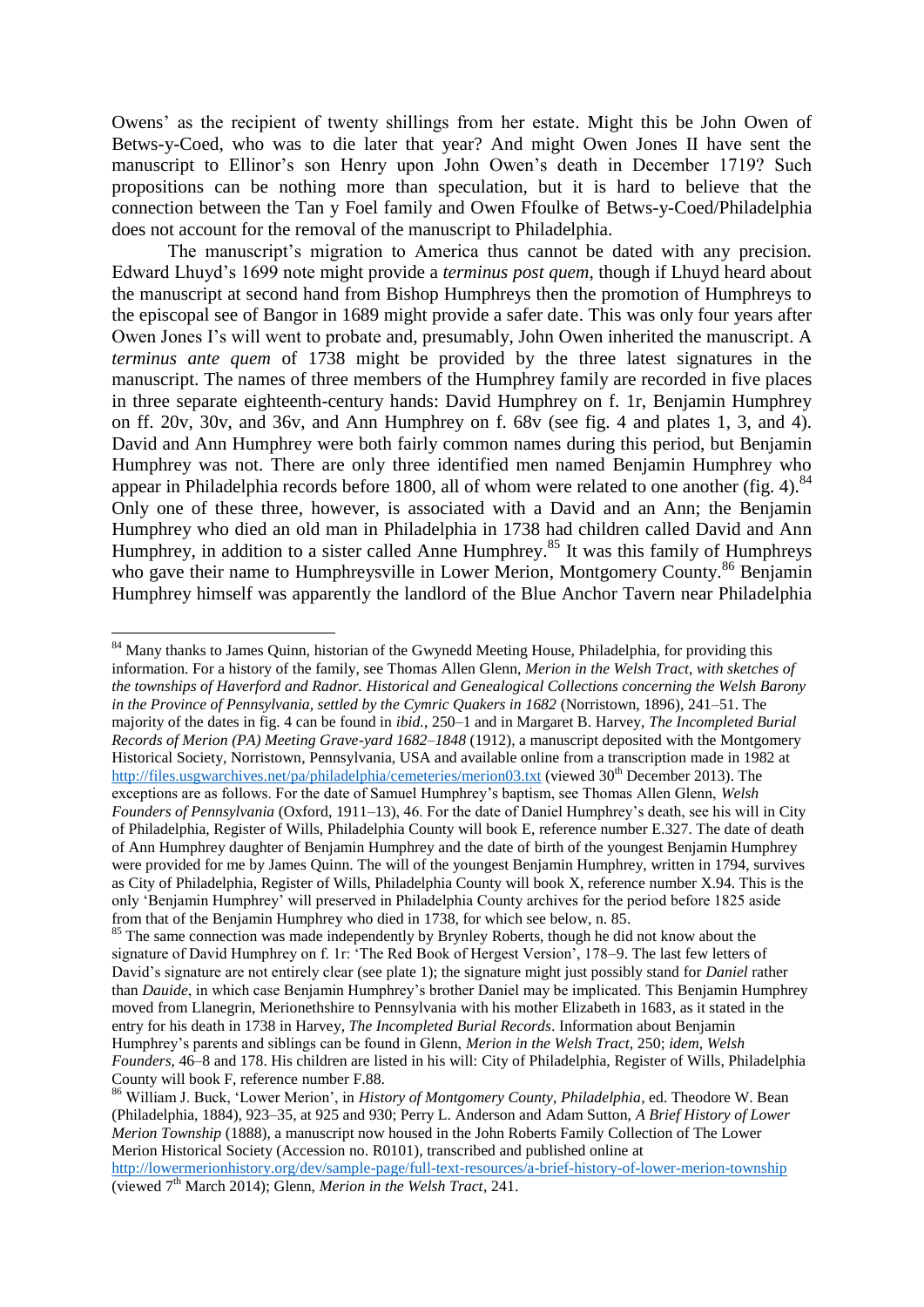waterfront, and thus lived upriver from Duck Creek, New Castle County, the home of Ellinor Fowke.<sup>87</sup> Might Benjamin Humphrey of Lower Merion and his two children be the book's signatories? If so, then the manuscript must have been in America by 1738 in order for Benjamin Humphrey to sign it before his death. Unfortunately, the signature of this Benjamin Humphrey as preserved in his own will is that of an old man with a shaky hand, and so it is difficult to compare his handwriting with the handwriting of Benjamin Humphrey in the manuscript, which in any case is heavily stylised (see plate 3). The link is nevertheless plausible, especially in light of the manuscript's eventual deposition in the Library Company of Philadelphia.



**Figure 4: Members of the Humphrey family mentioned in the text** 

The manuscript was gifted to the Library Company by a certain Henry Cox. '*Gift of Henry Coxe Esq*' has been inscribed on the front fly-leaf of the manuscript in the same form and hand as in other items of the same gift. This was presumably done in 1832 when the manuscript was accessioned and probably rebound by the Library Company. This Henry Cox was an Irish landowner who moved to Philadelphia around 1799 in order to escape financial troubles back in Ireland.<sup>88</sup> His name was actually Henry Hamilton, but he adopted the surname Cox in 1784 upon his inheritance of the Cox estate from his maternal grandfather (see fig. 5).<sup>89</sup> As it happens, the first recorded action of Henry Cox in America is his gift to

 $87$  See the online summary of Benjamin Humphrey's burial record from the archives of the Merion Meeting house at<http://www.lowermerionhistory.org/burial/merion/h.html>(viewed 30<sup>th</sup> December 2013) and John F. Watson, *Annals of Philadelphia and Pennsylvania in the olden time; being a collection of memoirs, anecdotes, and incidents of the city and its inhabitants, and of the earliest settlements of the island part of Pennsylvania, from the days of the founders*, 2 vols. (Philadelphia, 1844), vol. I, 131.

<sup>&</sup>lt;sup>88</sup> Henry Cox was first brought to the attention of Welsh scholars by Gruffydd Aled Williams in 'Mwy am Lawysgrif Gymraeg yn U.D.A.'. For accounts of Henry Cox, see Linde Lunney, 'Cox, Sir Richard (1702–66)', in *DIB* II, 938–9, at 939; *Pennsylvania Biographical Dictionary*, 3rd ed. (St. Clair Shores, MI, 1999), 264–5; Joseph J. Lewis, 'Henry Hamilton Cox', in *A History of Chester County, Pennsylvania with Genealogical and Biographical Sketches*, ed. J. Smith Futhey and Gilbert Cope, 2 vols. (Philadelphia, 1881), vol. II, 505–8. The latter contains a few genealogical errors: it was not Henry Cox's great-grandfather but his great-greatgrandfather who was Lord Chancellor of Ireland, and Sir Michael Cox was not his grandfather but his uncle (see fig. 5). The latter succeeded his father as  $3<sup>rd</sup>$  baronet and is not to be confused with Michael Cox, Archbishop of Cashel, who was the brother of Henry Cox's great-grandfather and whom Henry Cox must have known. For Michael Cox, Archbishop of Cashel, see Richard Hawkins, 'Cox, Michael (1692–1779)', *DIB* II, 935. <sup>89</sup> G. E. Cokayne, *Complete Baronetage*, 6 vols. (1900–9), vol. IV, 238, n. b; *Pennsylvania Biographical Dictionary*, 264; Lewis, 'Henry Hamilton Cox', 505. For the Cox baronets of Dunmanway, Co. Cork, see Cokayne, *Complete Baronetage*, vol. IV, 237–41; John Burke, *A Genealogical and Heraldic Dictionary of the* 

Peerage and Baronetage of the British Empire, 31<sup>st</sup> ed. (London, 1869), 274. For the family of Henry Cox's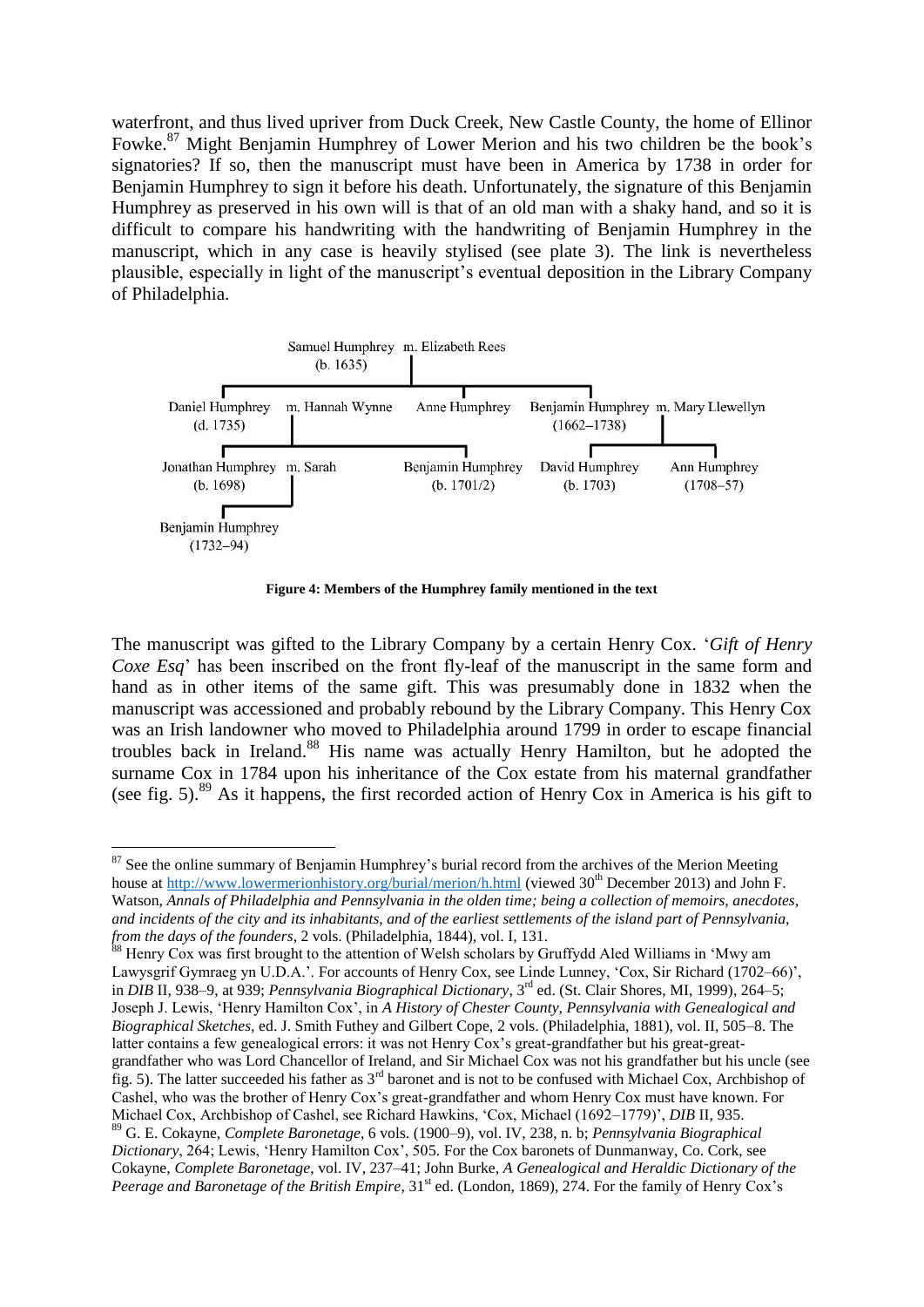the Library Company of Philadelphia of his great-great-grandfather's papers in 1799.<sup>90</sup> His great-great-grandfather was Sir Richard Cox, who was Lord Chancellor of Ireland from 1703 to 1707 and who was made a baronet in  $1706<sup>91</sup>$  Sir Richard Cox's papers constitute important administrative documents relating to Britain's governance of Ireland, as was later realised by William Hepworth Dixon during his visit to the Library Company, and in 1866 the Library Company agreed to return them to the British government.<sup>92</sup> It has previously been assumed that Philadelphia 8680. Of formed part of Henry Cox's 1799 donation.<sup>93</sup> However, neither Philadelphia 8680.O nor the two Medieval Greek manuscripts said to have been donated by Cox are mentioned in the director's minutes for March 1799, which list the documents and books presented by  $\cos$  to the Library Company at this time.<sup>94</sup> The implication is that these three manuscripts were donated to the Library Company by Cox on some other occasion before his final return to Ireland in  $1817<sup>95</sup>$  He certainly returned to the Library Company at least once; the Library Company's records show that he donated a collection of coins and medals in August  $1806$ .<sup>96</sup> The absence of the manuscripts from the 1799 minutes increases the likelihood that he acquired the manuscripts whilst he was living in Pennsylvania. Upon his arrival in America he took up residence in York County, where he joined the York Monthly Meeting of Friends and became a Quaker.<sup>97</sup> He later joined the London Grove Meeting of Friends when he moved to Chester County in 1813.<sup>98</sup> The family of Benjamin Humphrey was an active part of the Lower Merion Meeting of Friends, and so it is interesting to speculate whether or not Cox may have acquired the manuscripts through Quaker channels.<sup>99</sup> If so, this is more likely to have occurred while Cox was a member of the Meeting at London Grove, which is closer than the York Meeting to Lower Merion.

father, Joshua Hamilton, see G. Harvey Johnston, *The Heraldry of the Hamiltons with notes on all the males of the family* [and] *Descriptions of the Arms, Plates and Pedigrees* (Edinburgh and London, 1909), 28. <sup>90</sup> Lewis, 'Henry Hamilton Cox', 505.

<sup>91</sup> Ian Montgomery, 'Cox, Sir Richard (1650–1733)', *DIB* II, 937–8.

<sup>92</sup> Lunney, 'Cox, Sir Richard (1702–66)', 939; *Philadelphia Biographical Dictionary*, 264; Lewis, 'Henry Hamilton Cox', 505; Edwin Wolf 2<sup>nd</sup>, with additional text by Marie E. Korey, John C. Van Horne and James Green, *"At the Instance of Benjamin Franklin". A Brief History of the Library Company of Philadelphia*, rev. ed. (Philadelphia, 1995), 41–2; Edwin Wolf 2nd and Marie Elena Korey, *Quarter of a Millennium. The Library Company of Philadelphia 1731–1981. A Selection of Books, Manuscripts, Maps, Prints, Drawings, and Paintings* (Philadelphia, 1981), 87. The latter two volumes state that Sir Richard Cox was Henry Cox's grandfather; Henry Cox's grandfather was indeed a man of this name, but the papers had been inherited from his great-great-grandfather. The *Philadelphia Biographical Dictionary* is alone in stating that the papers were returned in 1867 rather than 1866.

<sup>93</sup> Wolf and Korey, *Quarter of a Millennium*, 89. Elsewhere Wolf is more cautious: see his personal communication to Brynley Roberts quoted in Roberts, 'The Red Book of Hergest Version', 179.

<sup>94</sup> James Green (pers. comm.); Wolf and Korey, *Quarter of a Millennium*, 87–8.

<sup>95</sup> Lunney, 'Cox, Sir Richard (1702–66)', 939; Wolf and Korey, *Quarter of a Millenium*, 88.

<sup>96</sup> James Green (pers. comm.).

 $^{97}$  Lewis, 'Henry Hamilton Cox', 505–6. It is claimed that Cox only pretended to be a Quaker, but I share Lewis's scepticism that such a pretence could have been maintained for a full nineteen years: *ibid.*, 507. <sup>98</sup> *Philadelphia Biographical Dictionary*, 264; Lewis, 'Henry Hamilton Cox', 506.

<sup>&</sup>lt;sup>99</sup> Benjamin Humphrey's father and uncle were active Quakers even before their migration to Philadelphia: Glenn, *Merion in the Welsh Tract*, 248.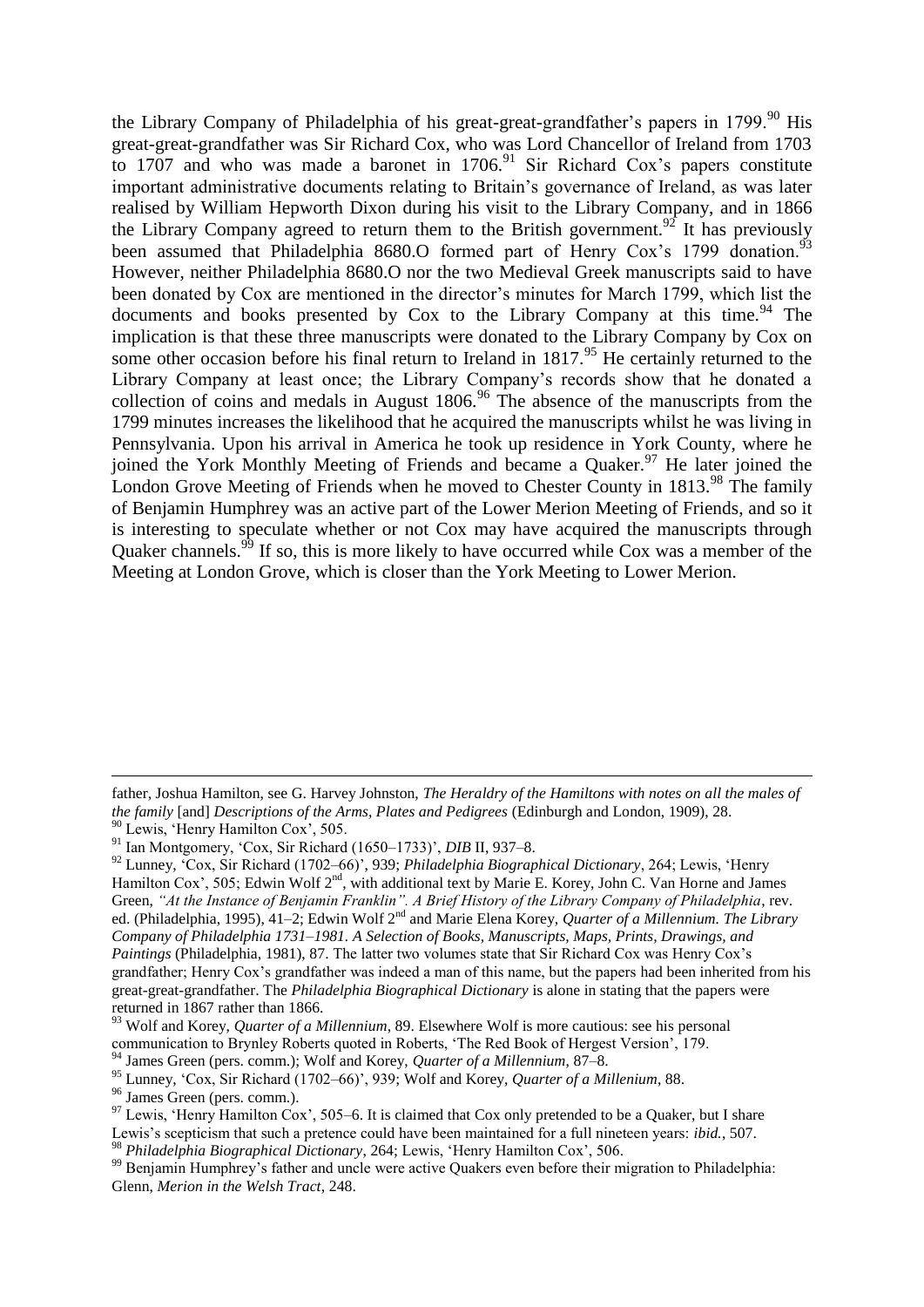

**Figure 5: Members of the Cox family mentioned in the text** 

The chronological limits for Henry Cox's donation of Philadelphia 8680.O to the Library Company of Philadelphia are  $1799 \times 1817$ . The formal limits for the time at which the manuscript travelled from Wales to America are therefore  $1689 \times 1817$ , taking for the lower limit the date at which Humphrey Humphreys was promoted to the see of Bangor. If Edward Lhuyd himself saw the manuscript in 1699, then the lower limit can perhaps be raised by a decade, but this is uncertain. If the identification of the Benjamin Humphrey of the manuscript with Benjamin Humphrey of Lower Merion is accepted, then the timeframe can be telescoped to  $1689 \times 1738$ . Within this window, the decisive moments might have been either Owen Ffoulke's visit to Wales in 1692 or the death in 1719 of John Owen, the last known owner of the manuscript in Wales.

Ben Guy *University of Cambridge bdg25@cam.ac.uk*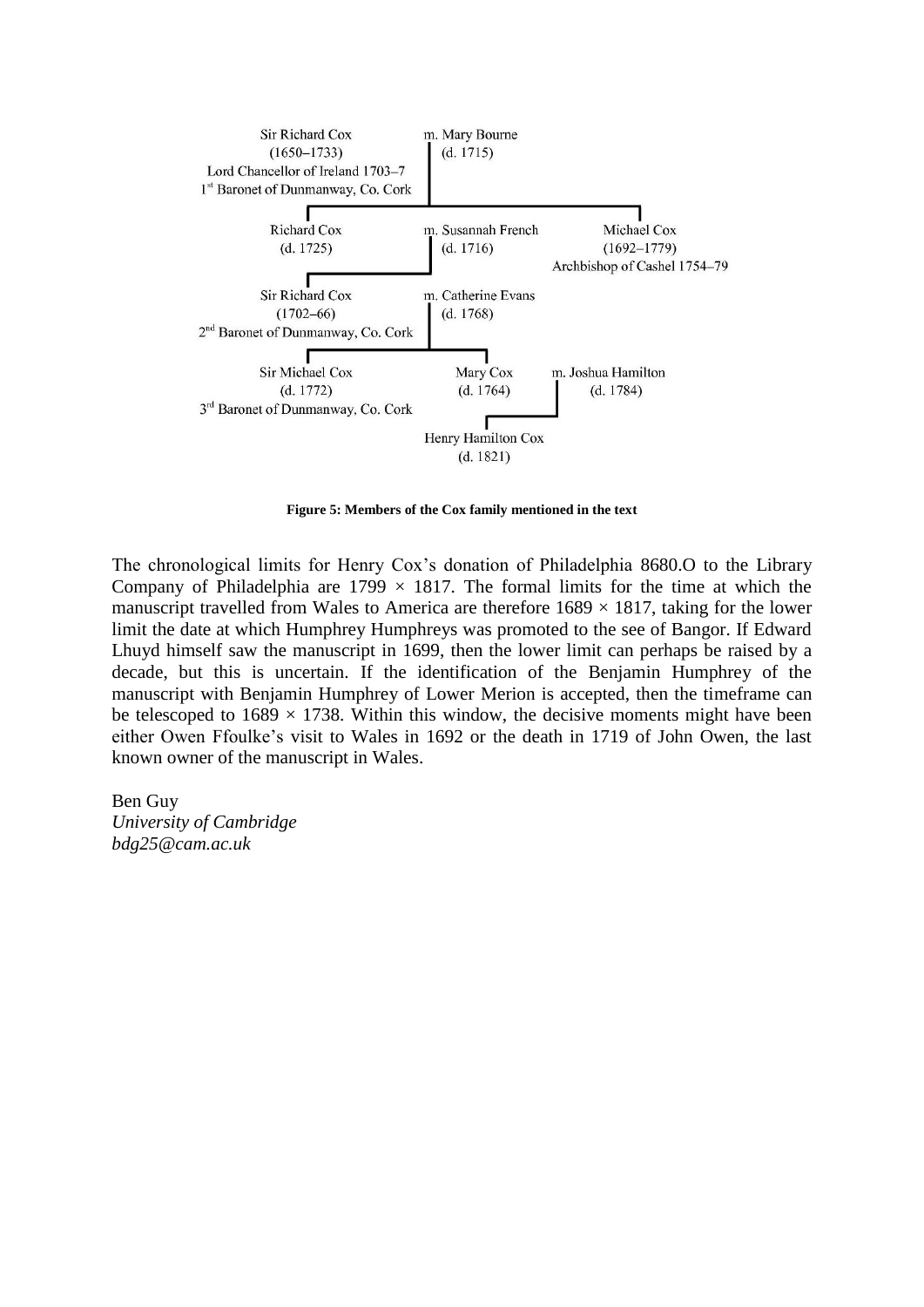# **List of Abbreviations for Works Cited**

| <b>BBCS</b> | Bulletin of the Board of Celtic Studies.                                     |
|-------------|------------------------------------------------------------------------------|
| <b>DIB</b>  | Dictionary of Irish Biography: From the earliest times to the year 2002, ed. |
|             | James McGuire and James Quinn, 9 vols. (Cambridge, 2009).                    |
| DNB         | Oxford Dictionary of National Biography, ed. H. C. G. Matthew and B.         |
|             | Harrison (Oxford, 2004).                                                     |
| <b>LBS</b>  | S. Baring-Gould and John Fisher, The Lives of the British Saints. The Saints |
|             | of Wales and Cornwall and such Irish Saints as have dedications in Britain,  |
|             | 4 vols. (London, 1907).                                                      |
| <b>LCBS</b> | W. J. Rees, Lives of the Cambro British Saints (Llandovery, 1853).           |
| <b>MWM</b>  | Daniel Huws, Medieval Welsh Manuscripts (Cardiff and Aberystwyth,            |
|             | 2000).                                                                       |
|             |                                                                              |
| <b>NLW</b>  | Aberystwyth, National Library of Wales.                                      |
| <b>NLWJ</b> | National Library of Wales Journal.                                           |
| <b>CRO</b>  | County Records Office.                                                       |
| <b>RBB</b>  | The Text of the Bruts from the Red Book of Hergest, ed. John Rhŷs and J.     |
|             | Gwenogvryn Evans (Oxford, 1890).                                             |
| <b>WBO</b>  | Welsh Biography Online (The National Library of Wales, 2007). The is an      |
|             | electronic version, with supplements, of The Dictionary of Welsh Biography,  |
|             | down to 1940, ed. John Edward Lloyd and R. T. Jenkins (London, 1959)         |
|             | together with The Dictionary of Welsh National Biography, 1941-1970:         |
|             | together with a supplement to The Dictionary of Welsh Biography down to      |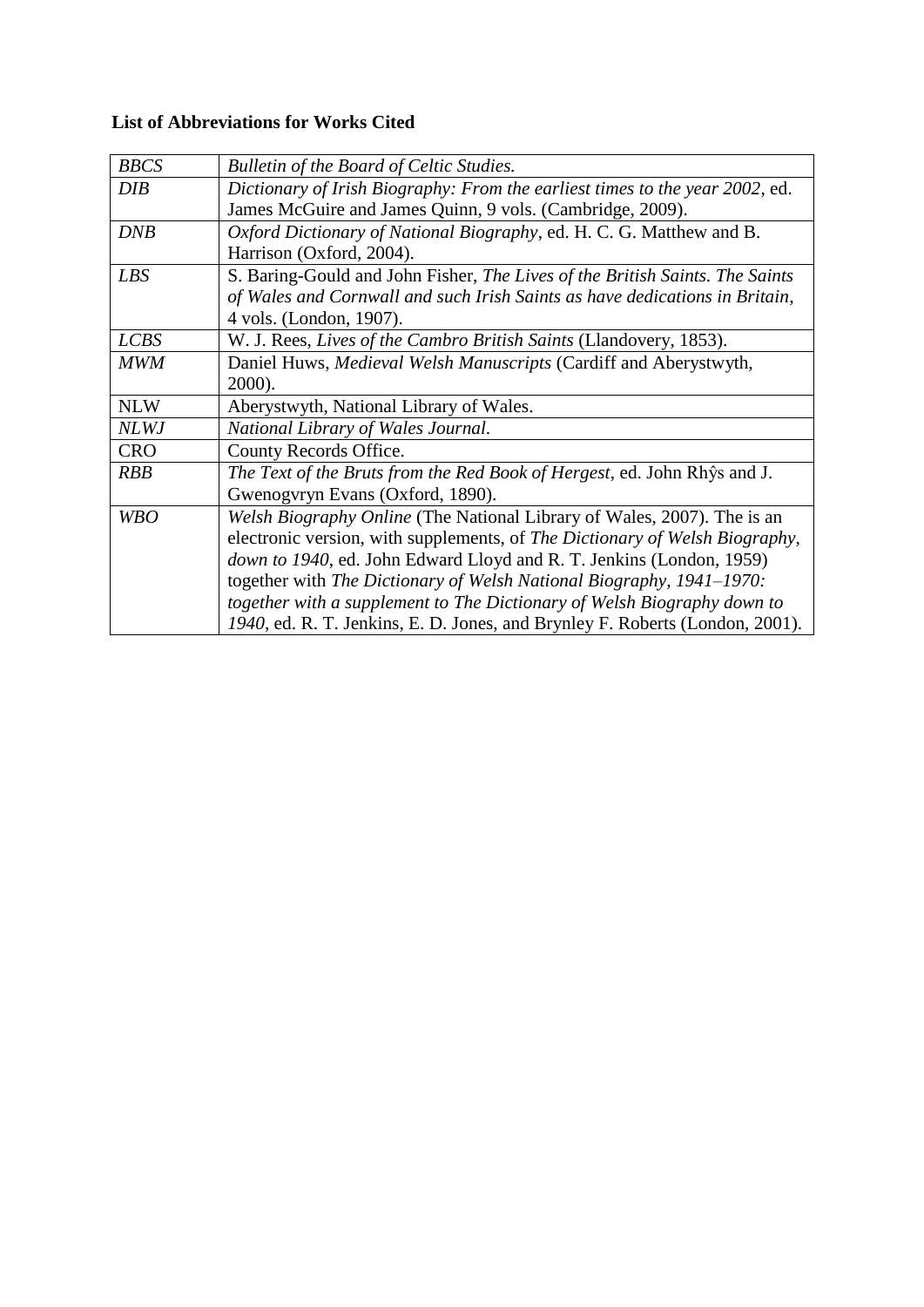Plate 1: Folio 1r. *Reproduced courtesy of The Library Company of Philadelphia.* 

britant upo auupu by myned event papo puo vu llygettabe ac puo puiae arpituabi acido pes pu vu têcabe ac sirei vu treetp liput nos góput p kardur aphan esdebett upt rett p duut valgaot unuupu diddamaci goadpu cu troet vely en pen ereill papo puo hep pen acen upgert punp lyplopee as vup lie tropn as en su vomet den doll pu en dop vion ables plgrybi aviant ac eveill pflyd yno gy: llao ffynabu paugus avon ac myt oef punpethuduut namj aleu gairthuit puo pinac amucil actourcen salen gammen allen und adjours haronno ab marou a efgeur pu lico idao athrapt march adjoift neo adjoin maor ffordiate. adjinen p zam tyr pghiam ac upt oes mimed nami gordjar naco cígyzn atbebie primadzavodi a annual arall papo puo adiosti mm di in's adiana hoch allofgoin chuhan adjusti prichuabe ar neill abry pup viae aphan v 10 houno yllall abey yuy ulacu allo du wuno adyellat ar y mozar ar pur y lar a to yuna teno mphmpon ablab yu brdy og  $3680$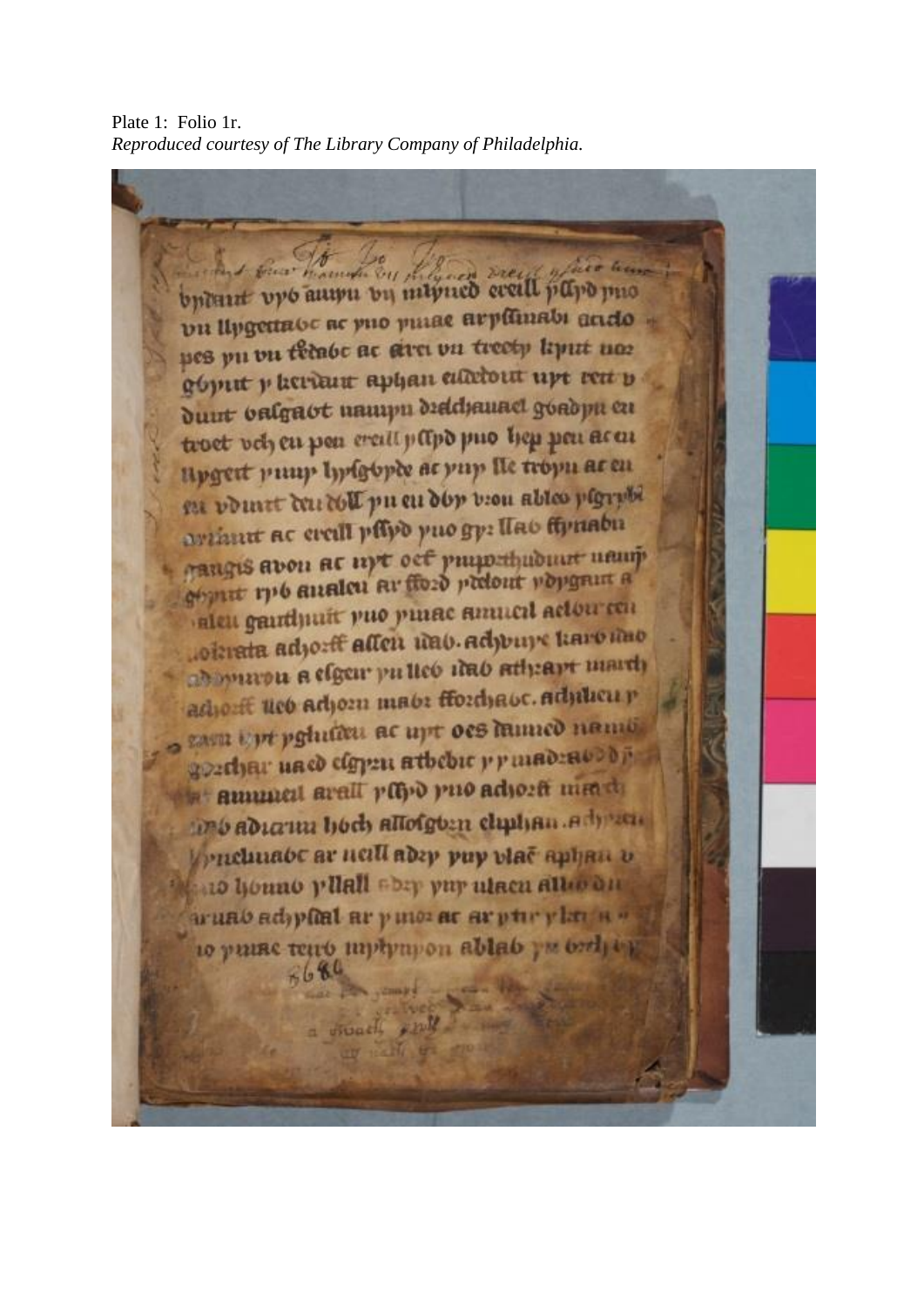Plate 2: Folio 3r. *Reproduced courtesy of The Library Company of Philadelphia.* 

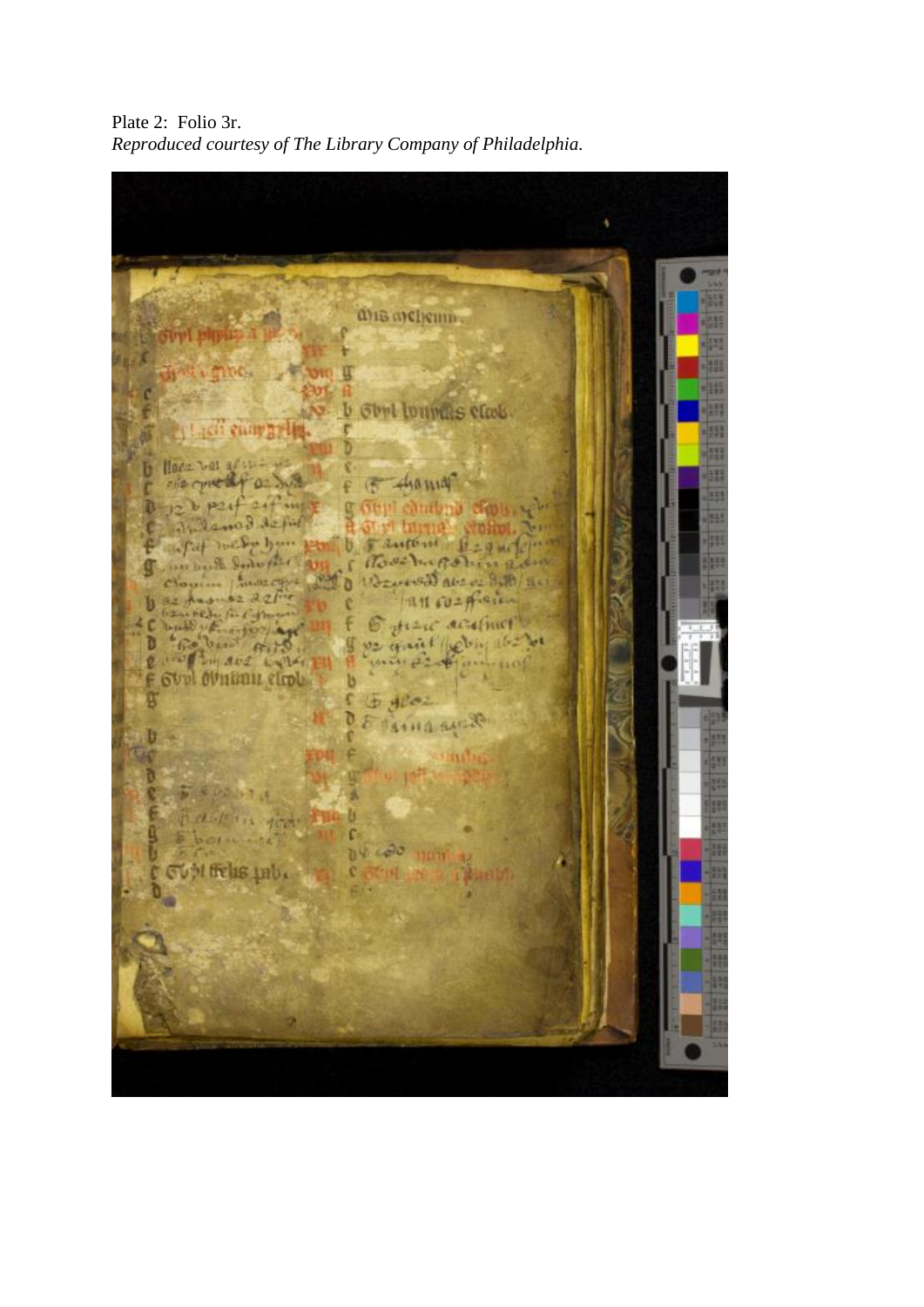Plate 3: Folio 20v. *Reproduced courtesy of The Library Company of Philadelphia.* 

am ) vos presserva d gonas ) ensiste de den duda y gozif ef y ssavaz y nifaithiorde a Solwpud wouldly helemont, intimietis beffor predinons zhoodi y gozff of y top2 danie/ d grope grove d grante funt y gozff eft d dozff dufilogive ide de sygufiniganto y avertan/algamento a lezio CLISM years allossigion hymny priame 26 poession, le a solignific y briar bod Geos danil guod Gessau groyz Ezova / d quendoffica puo chiatato de davorato regymammu/ Assymt rectivity efterses was fourth of remis region thenas of ones Benjamin Dorial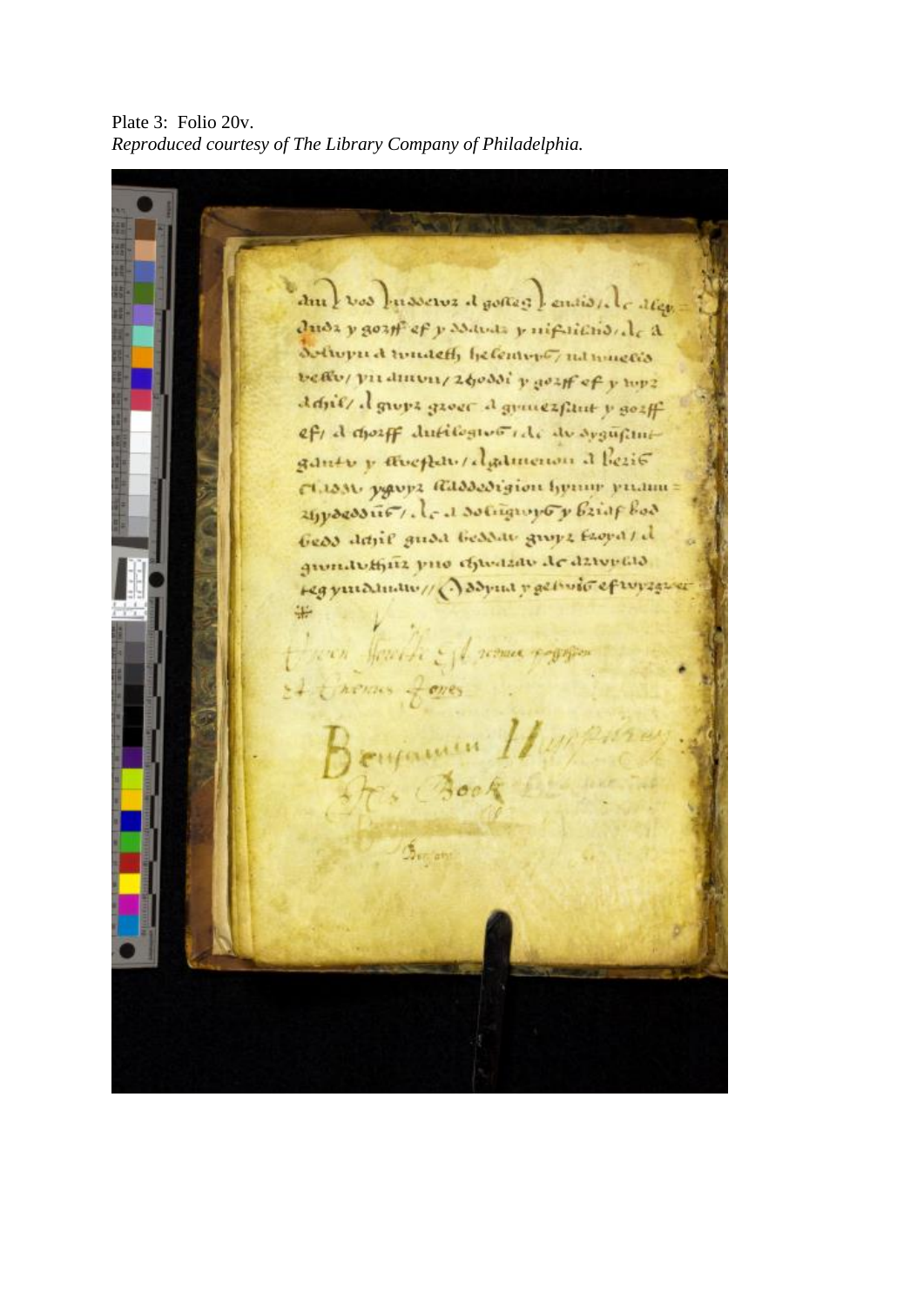Plate 4: Folio 68v. *Reproduced courtesy of The Library Company of Philadelphia.*

musicarn deployment MAGAINES LUID CHIADH ACTE yegrand HOWWARIN WORKS **U** ouversituat in adapticho v Apprehenu amnadene why put to Dear a Reppone semp oc eupedwicu.advan Rich 24 nattauarint letterapo of ort the orofiterun, pape arent Henry Jennih fin avum av påvor glan SWIMP JRITIONS атеп. не себати при 1110 WANNING 02 DVD what in the recent man Hame gortheyen a med mor temps or entent o vut ac tivil acculivation uput youtwort y traing futum arbemudaf. 12 hymracymaog enhemic буон аргов овиг уг боону ing heow, yry paro un WEE LET HE MITHATIE acallmato yn eu an nedic **GINTS**